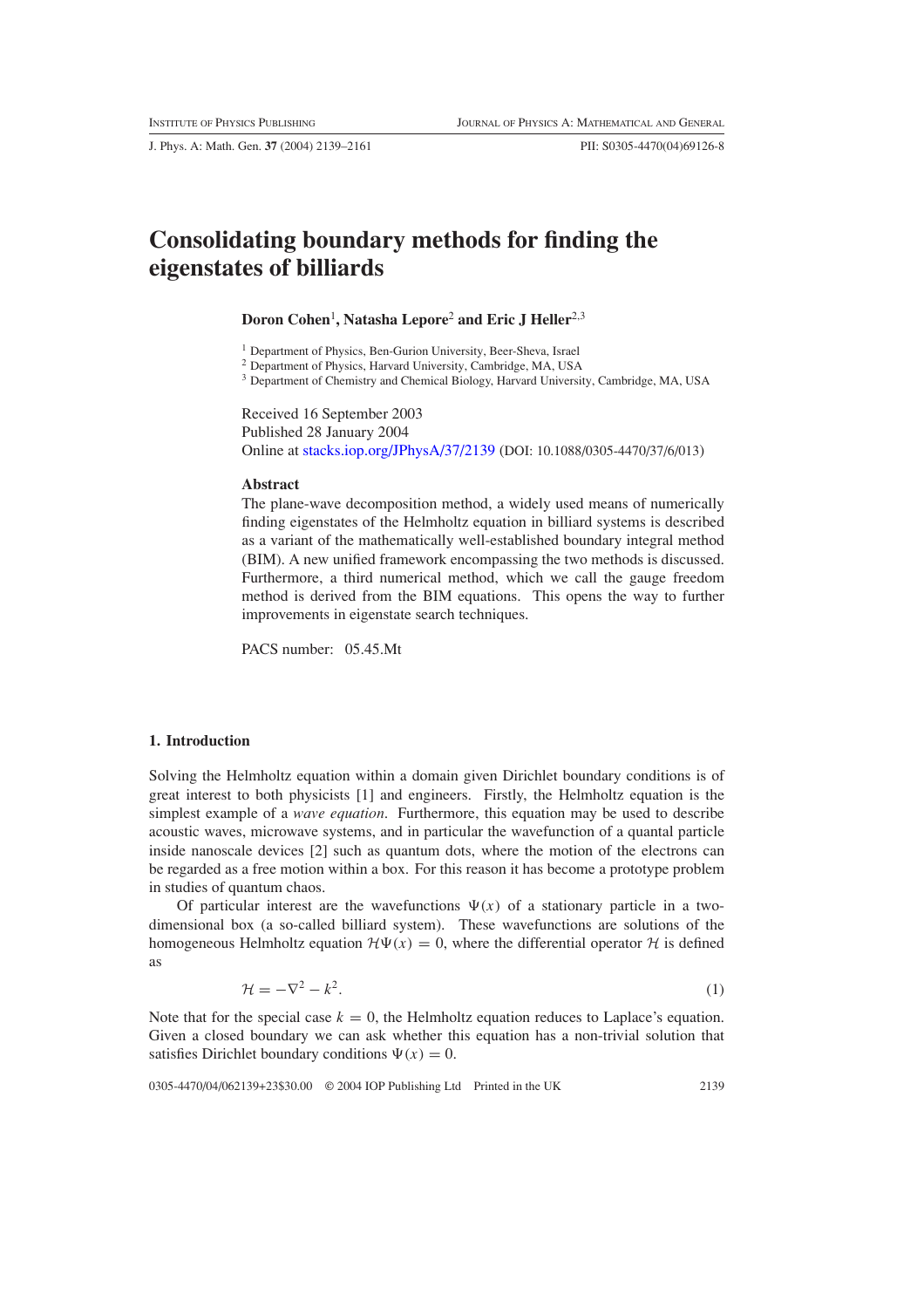Two main numerical strategies have been suggested to date in the literature in order to find the eigenstates of the Helmholtz equation (for more comprehensive reviews and references, see for example [3–5]). The first strategy can be described as a 'Laplacian diagonalization'. A basis is selected such that the functions it contains satisfy the Dirichlet boundary conditions. For example, in some cases one can use conformal mapping to determine a basis [6] (and see also [7]). The Laplacian operator is then written in this basis and diagonalized. Numerically, some truncation is required, and the diagonalization only determines all the eigenstates up to some maximum wavenumber  $k_{\text{max}}$ . Thus, the Laplacian diagonalization strategy is inherently limited, and cannot be used for the purpose of finding high-lying eigenstates.

The second numerical strategy, which is the object of this paper, can be described as a 'boundary approach'. This strategy is based on the observation that the eigenfunctions are completely determined by their behaviour at the boundary. The boundary methods use basis functions that satisfy the Helmholtz equation inside the billiard at fixed *k*. A linear combination of the basis functions is then selected such that the boundary conditions are satisfied. Thus, in order to find the eigenstates, one only needs to study the small  $k$  window that contains the energy range of interest. Therefore the method is naturally suitable for the purpose of finding high-lying eigenstates. For 2D billiards, the Laplacian diagonalization requires 2D grid calculations. This is a heavy numerical task. The boundary approach, on the other hand reduces the calculations to a 1D boundary grid.

In the quantum chaos community, two boundary methods are commonly employed. The first one is referred to as the boundary integral method (BIM) [8], while the other is what we call here the decomposition method (DEM), of which the plane-wave decomposition method (PWDM) [9] is a special case. Extensions of the standard PWDM have been used in [10, 11] and in [5].

Usually, the BIM and the PWDM are considered to be two independent self-contained procedures. Several studies have been done in order to compare their capabilities [12]. While the BIM equation is exact, its convergence is very slow (power law in the number *b* of discretization points per half-wavelength). On the other hand while the PWDM is mathematically limited (e.g. the maximal *b* is semiclassically determined), it is still found to be extremely efficient in practice. Hence there is definitely a need to develop hybrid boundary methods.

In this paper, we adopt a new point of view through which we regard the BIM and the DEM as sequences of four independent steps. By doing so, we make the observation that the DEM and the BIM are strongly related: *the two procedures are based on the diagonalization of literally the same matrix!* As a bridge between them, we will highlight an intermediate strategy which we call the gauge freedom method (GFM). In a follow-up paper, this framework will lead the way to improved eigenstate search techniques combining the strengths of the two boundary methods [13].

Our unified description of the different boundary methods can be summarized by the following set of four steps that are common to the BIM and the DEM, and as we will show later, to the GFM:

- choice of a set of basis functions  $F_i(x; k)$ ;
- definition of the Fredholm matrix  $\mathbf{A}_{is}(k)$ ;
- procedure for construction of the wavefunction  $\Psi_r$ ;
- $\bullet$  definition of the quantization measure *S(k)*.

The first step consists of selecting a set of basis functions  $F_j(x; k)$  labelled  $j = 1, \ldots, N$ . All boundary methods rely on basis functions that satisfy the Helmholtz equation *inside* the billiard. Thus, a superposition of such basis functions is an eigenfunction if it vanishes along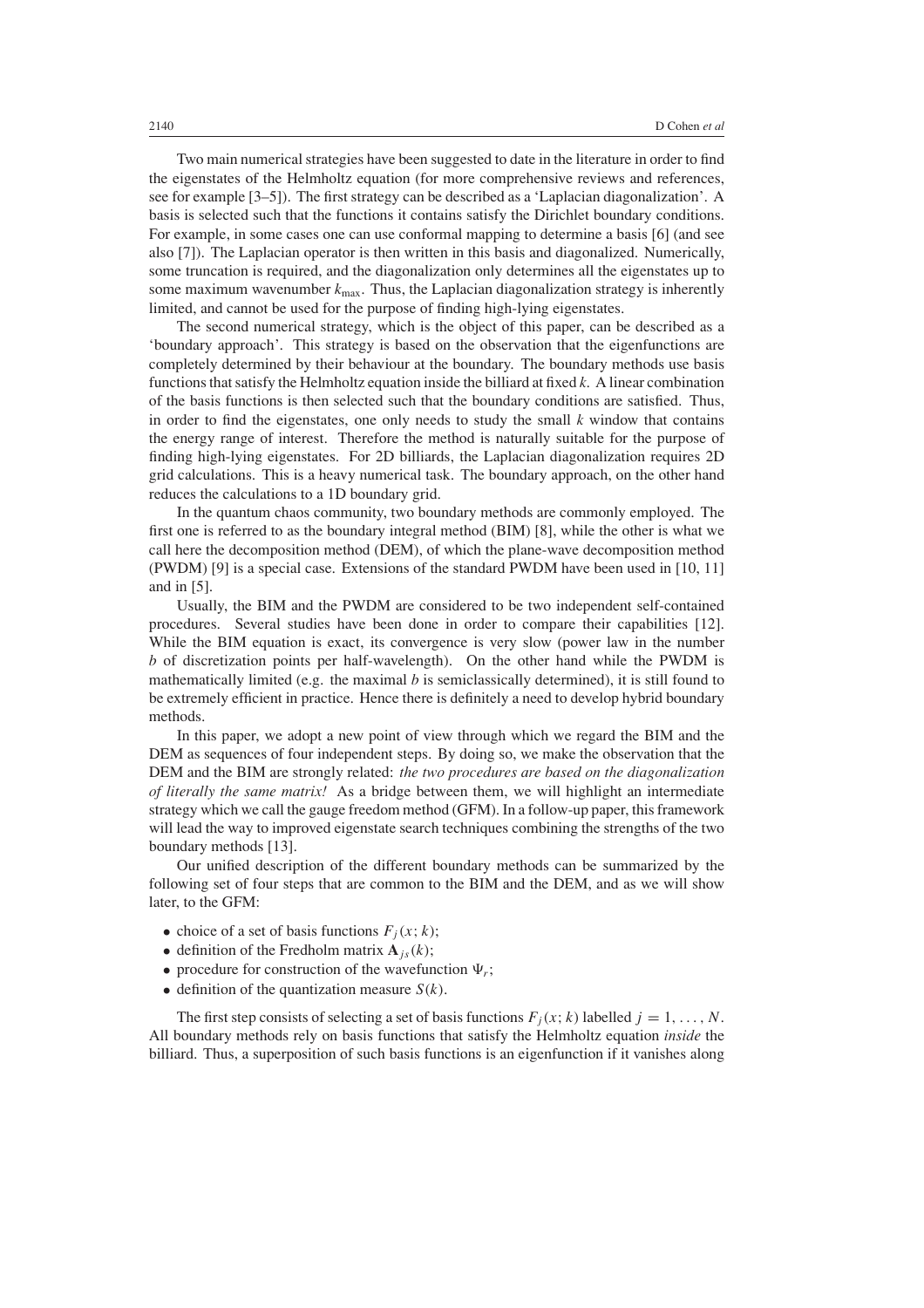<span id="page-2-4"></span><span id="page-2-1"></span>the boundary. The choices of bases that correspond to the PWDM, to the primitive version of the BIM and to the simplest variation of the GFM are as follows:

$$
F_j(x; k) = \cos(\phi_j + kn_j \cdot x) \qquad \text{PWDM} \tag{2}
$$

$$
F_j(x; k) = Y_0(k|x - x_j|)
$$
 **Y0-BIM** (3)

$$
F_j(x; k) = J_0(k|x - x_j|) \qquad \qquad \text{JO-GFM.} \tag{4}
$$

<span id="page-2-2"></span>For the purpose of numerical treatment we represent the boundary by a set of points  $x_s$ with  $s = 1, \ldots, M$ . In practice, we choose a set of M equally spaced points, so that the spacing is  $\Delta s = L/M$  where L is the perimeter of the billiard. Depending on the details of the numerical strategy, the number of points along the boundary is either taken to be equal to the number of basis functions  $(M = N)$ , or it may be larger  $(M > N)$ . The Fredholm matrix is defined as

$$
\mathbf{A}_{js}(k) \equiv F_j(x_s; k). \tag{5}
$$

<span id="page-2-0"></span>Given *k*, one may perform the singular value decomposition (SVD) of the matrix **A**. The smallest singular value is the one which we care about. If it is a minimum at a given  $k$ , then the billiard system is likely to have an eigenvalue at that energy.

In the third step, the left and the right eigenvectors of the smallest singular value ( $\Phi_s$  and  $C_i$ , resp.) are used to construct a wavefunction  $\Psi_r$  through a linear transformation. We select a grid of points  $X_r$  on which the wavefunction  $\Psi_r \equiv \Psi(X_r)$  is calculated. In the DEM, the left eigenvector C is used for the purpose of this construction, and the linear transformation which is applied is

$$
\Psi_r = \sum_j \mathbf{C}_j \mathbf{F}_{jr} \tag{6}
$$

<span id="page-2-5"></span><span id="page-2-3"></span>where  $\mathbf{F}_{ir} \equiv F_i(X_r; k)$ . Note that C contains the expansion coefficients of  $\Psi(x)$  in the chosen basis  $F_j(x; k)$ . For the BIM, the right eigenvector  $\Phi$  is used in order to build the wavefunction, and the linear transformation in this case is

$$
\Psi_r = \sum_s \mathbf{G}_{rs} \Phi_s \tag{7}
$$

where  $\mathbf{G}_{rs}$  is the discretized version of the Green function. Thus, the vector  $\Phi_s$  represents a 'charge' that is distributed along the boundary.

In the final step, a measure  $S(k)$  is defined such that  $S(k) = 0$  if k is an eigenvalue and  $S(k) > 0$  otherwise. In practice, the eigenvalues are determined by searching for the local minima of  $S(k)$ . By construction, the wavefunction which was built in the third step satisfies the Helmholtz equation inside the boundary. Therefore, the most natural choice of  $S(k)$  is the tension, the sum of the square of the wavefunction along the boundary. The tension is thus a measure for the roughness of the constructed  $\Psi(x)$  along the boundary. This definition of  $S(k)$  is traditionally used with the PWDM. Other possibilities for the measure include the smallest singular value, and the Fredholm determinant of **A**. These two latter choices of  $S(k)$  are the ones that are usually associated with the BIM. In section [4](#page-11-0) we discuss the mathematical equivalence of the three possible measures, and compare their respective numerical effectiveness.

#### *1.1. Outline*

In section [2,](#page-3-0) we give a concise presentation of the BIM and the related GFM. Our derivation of the BIM equation contains some significant improvements over previous ones. Most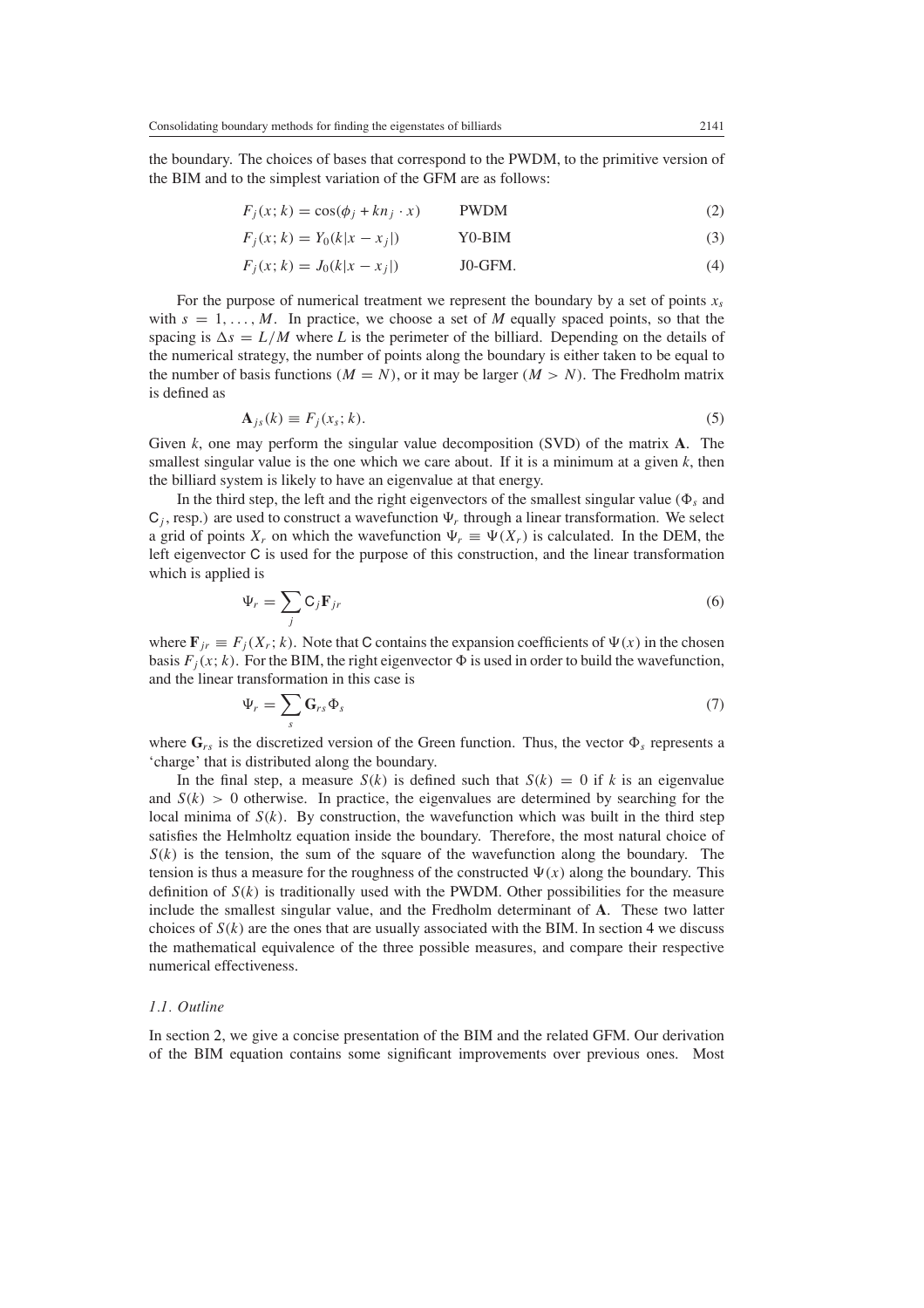

**Figure 1.** Full line: the 'pond' shape. The polar equation of the Pond shape is  $r = 1 +$  $0.2 * cos(\theta + 0.9 * cos(\theta))$ . Hence its perimeter is  $L = 6.364$ . Dashed line: the cross-section line that is used, e.g. in figure 3(*c*). Dots: the 'outer boundary' which is used for the BIM tension calculation (see section 3.1). The transverse distance between the actual boundary and the outer boundary was chosen in most cases to be  $\Delta L \sim 10\Delta s$ . Star: the selected point which is used in Heller's implementation of the PWDM method.

importantly, it naturally leads to the existence of the GFM. Furthermore, we have succeeded in avoiding the use of the complicated 'regularized' method of images, which was the major ingredient in the derivation of [12].

Strategies for constructing the wavefunction are discussed in section [3.](#page-6-0) An explanation of the Green function method is given, as well as a critical discussion of the DEM and its numerical variants.

Section [4](#page-11-0) explores the practicality of using different choices for the quantization measure. In particular, it is demonstrated that a tension measure can be defined not only for the PWDM, but for the case of the BIM as well. An important issue emerges as to whether the quantization measures can be used to determine the error in the bulk wavefunction. We address this issue, and also make a comparison between the numerical accuracies of the BIM and of the PWDM.

Section [5](#page-17-0) explains how the GFM bridges the gap between the BIM and the DEM. It is found that for any DEM, an associated GFM exists, whereas the converse statement is not true.

The shape that we have studied numerically is presented in figure 1. We have used the cornerless, generic 'pond' shape in order to avoid the range of problems that arise with more complicated geometries. These problems are the subject of a follow-up study [13], where we suggest mixed BIM/DEM methods for finding eigenfunctions. This is done using the above theoretical framework, while regarding the 'pond' shape as a reference against which to judge the effectiveness of our efforts. Another direction of research is related to billiards in magnetic fields [14].

For the convenience of the reader, our numerical notation is concentrated in table 1. Further information about figure 1, table 1 and the numerical analysis is integrated within the main text.

#### <span id="page-3-0"></span>**2. The BIM and the GFM**

The gist of the BIM is that, from the knowledge of the gradient of the wavefunction on the boundary and from Green's theorem, it is possible to find the value of the wavefunction everywhere inside the billiard. We give a derivation of this method in this section. This procedure will lead us naturally to the existence of the GFM.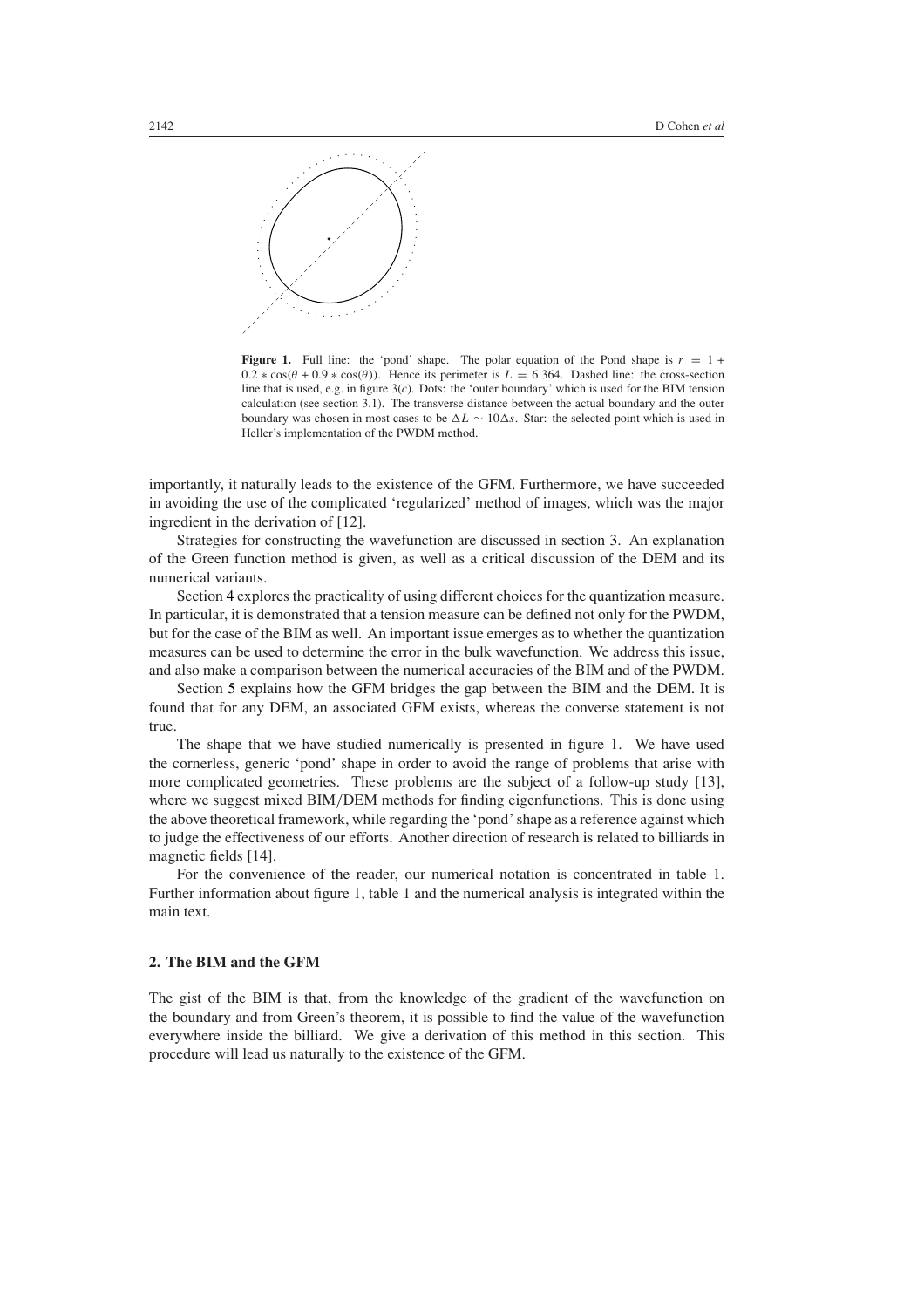#### **Table 1.** Notation.

 $x_s$  = Vector of boundary points

 $x_s$  = Vector of outer-boundary points  $X_r$  = Vector of interior grid points  $X_0$  = Randomly selected interior point  $\Psi_r$  = Wavefunction on the grid points  $\Psi_s$  = Wavefunction on the boundary points  $\Phi_s$  = 'Charge' along the boundary  $\|\Psi_r\|$  = Norm of the wavefunction (see section 3)  $\|\Psi_s\|$  = Tension of the wavefunction (see section 3)  $n(s)$  = Unit normal at the boundary point  $x_s$  $\mathbf{w}_s = (1/(2k^2))n(s) \cdot x_s$  $\mathbf{G}_{rs} = G(X_r, x_s)$  $\mathbf{A}_{i0} = F_i(X_0; k)$  $\mathbf{A}_{is} = F_{i}(x_{s}; k)$  $\mathbf{D}_{is} = \partial F_i(x_s; k)$  $\mathbf{B}_{ij} = \Delta s \sum_{s} \mathbf{w}_{s} \mathbf{D}_{is} \mathbf{D}_{js} = \Delta s (\mathbf{D} \mathbf{w} \mathbf{D}^{\dagger})_{ij}$  $\mathbf{T}_{ij} = \Delta s \sum_{s} \mathbf{A}_{is} \mathbf{A}_{js} = \Delta s (\mathbf{A} \mathbf{A}^{\dagger})_{ij}$ 

<span id="page-4-3"></span>The free space Green function  $G(x, x')$  is defined by the equation  $HG(x, x') = \delta(x - x')$ . The most general solution can be written as

$$
G(x, x') = -\frac{1}{4}Y_0(k|x - x'|) + C(x, x')
$$
\n(8)

where  $C(x, x')$  is any solution of the homogeneous equation  $H C(x, x') = 0$ . Note that in the electrostatic limit  $k \to 0$  we have  $G(x, x') = -(1/(2\pi)) \ln(r) + C$ , where C is a constant<sup>4</sup>. We shall refer to the choice of  $C(x, x')$  as gauge freedom. This term is at the core of the GFM.

<span id="page-4-1"></span>By the definition of the Green function, it follows that a solution of the generalized Poisson–Laplace (GPL) equation  $\mathcal{H}\Psi(x) = \rho(x)$  is<sup>5</sup>

$$
\Psi(x) = \int G(x, x') \rho(x') dx'.
$$
\n(9)

We refer to  $\rho(x)$  as the 'charge density', in analogy with its electrostatic equivalent.

<span id="page-4-0"></span>We shall use the notation  $\Phi(s)$  in order to refer to the (surface) charge density upon the boundary. In the latter case, the above equation reduces to

$$
\Psi(x) = \oint G(x, x(s))\Phi(s) ds
$$
\n(10)

where *s* parametrizes the boundary.

#### *2.1. The BIM*

<span id="page-4-2"></span>Let us assume that *k* is an eigenvalue of the billiard. In such a case, there exists a non-vanishing  $\Psi(x)$  inside the boundary that satisfies  $\Psi(x) = 0$  on the boundary. It can be shown from Green's theorem that the interior wavefunction satisfies equation [\(10\)](#page-4-0) with

$$
\Phi(s) = \partial_{-}\Psi(x(s)) \equiv \lim_{x \uparrow x(s)} n(s) \cdot \nabla \Psi(x)
$$
\n(11)

where *n(s)* is the outward pointing normal at point *s*, and *∂*<sup>−</sup> is used for the normal derivative evaluated inside the billiard walls.

<sup>&</sup>lt;sup>4</sup> We assume here the usual free space boundary conditions used in electrostatics.

<sup>5</sup> Note that equation [\(9\)](#page-4-1) always gives 'a solution' of the GPL equation. This is true irrespective of the choice of boundary conditions and Green function.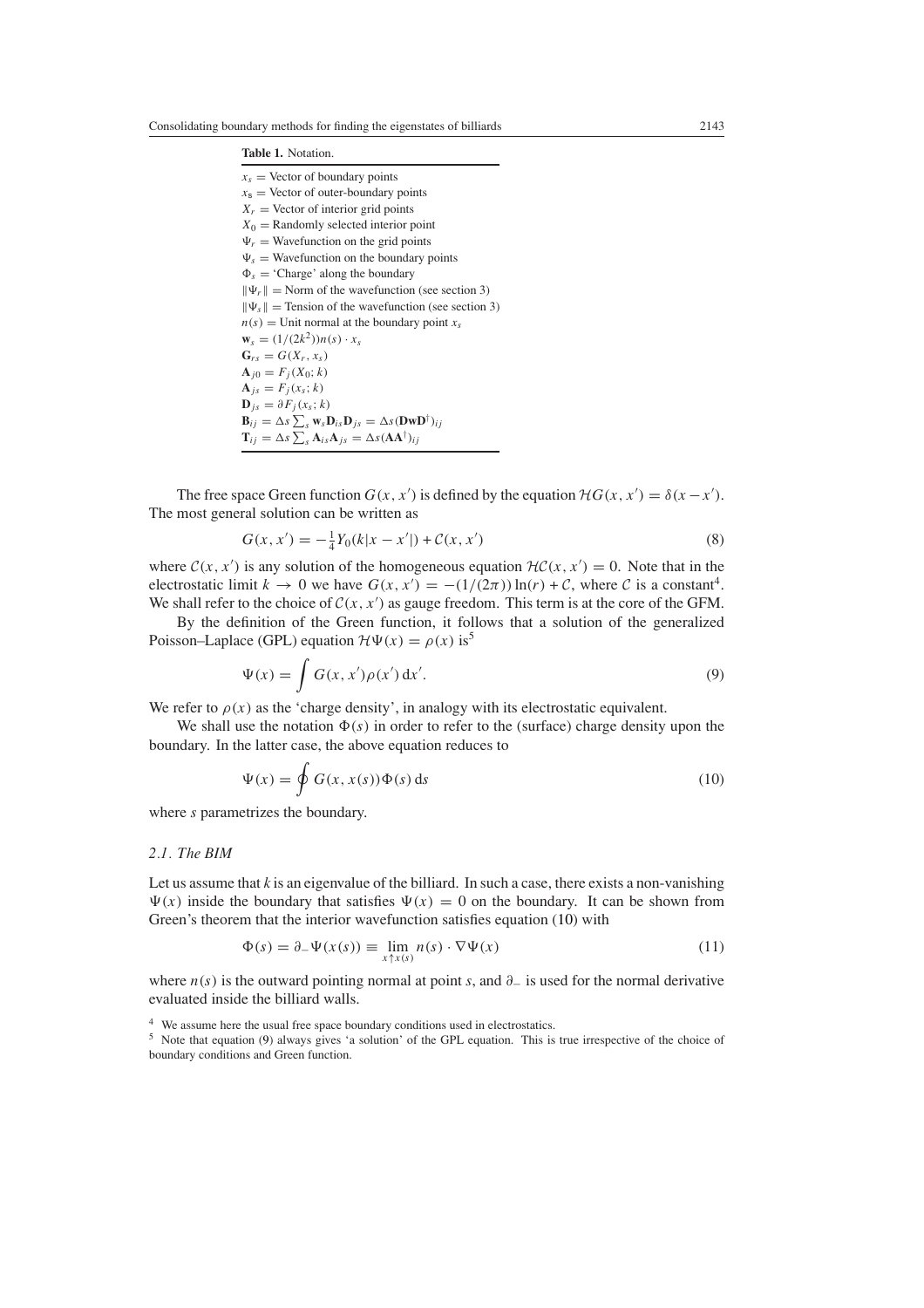

**Figure 2.** The eigenvectors of the Fredholm matrix (equation [\(5\)](#page-2-0)) are found for  $k = k_n$  = 6.827 545 928 676 94. Right plot: the right eigenvector  $\Phi$ . The symbols  $(\times)$  and  $(+)$  and (◦) correspond respectively to the PWDM choice of equation [\(2\)](#page-2-1), to the H1-BIM choice of equation [\(B.3\)](#page-20-0) and to the J0-GFM choice of equation [\(4\)](#page-2-2). Left plot: the left eigenvector C for the PWDM Fredholm matrix.

In electrostatics, it is known that forcing the scalar potential to be zero on the boundary induces a boundary charge. From Green's theorem, the induced charge is proportional to the normal component of the electric field. Here the wavefunction acts as the equivalent of the scalar potential. Similar to the electrostatic case, there exists an induced 'boundary charge', which in this case is proportional to the normal derivative of the wavefunction.

The BIM is based on the fact that if an eigenstate exists, then there also exists a charge density  $\Phi(s)$  given by equation [\(11\)](#page-4-2), such that equation [\(10\)](#page-4-0) is satisfied. On the boundary, equation [\(10\)](#page-4-0) yields

$$
\int G(x(j), x(s))\Phi(s) ds = 0
$$
 (BIM equation). (12)

<span id="page-5-0"></span>Thus, having an eigenstate  $\Psi(x)$  implies that the kernel  $G(x(i), x(s))$  has an eigenvector  $\Phi(s)$  that corresponds to a zero eigenvalue. Figure 2 shows an example of a boundary charge density  $\Phi(s)$  that was found via the BIM equation (for more details, see the next section). The converse is also true: once a non-trivial charge density is found that satisfies equation [\(12\)](#page-5-0), the associated eigenstate can be constructed using equation [\(10\)](#page-4-0). We discuss this construction issue in more detail in the next section.

For numerical purposes, it is convenient to use the discretized version equation [\(7\)](#page-2-3) of the above formula. The BIM equation can then be written as the matrix equation  $\mathbf{A}\Phi = 0$ , where  $A_{js} = G(x(j), x(s))$ . The gauge term  $C(x, x')$  allows some freedom in the determination of the Green function. Using the Neumann–Bessel function  $Y_0(k|x-x'|)$  for the Green function, one obtains the matrix  $\mathbf{A}_{i}$  as defined by equation [\(5\)](#page-2-0) with [\(3\)](#page-2-4). Another possibility is to use the Hankel–Bessel function  $H_0(k|x-x'|)$ . Accordingly, we will distinguish between the Y0-BIM version and the H0-BIM version. We shall later discuss the numerical implication of using the complex  $H(k|x - x'|)$  rather than the real  $Y(k|x - x'|)$ .

The primitive BIM uses equation [\(12\)](#page-5-0) literally. However, this version of the BIM is not the one that is generally favoured because  $G(x(j), x(s))$  is singular for  $x(j) \rightarrow x(s)$ , leading to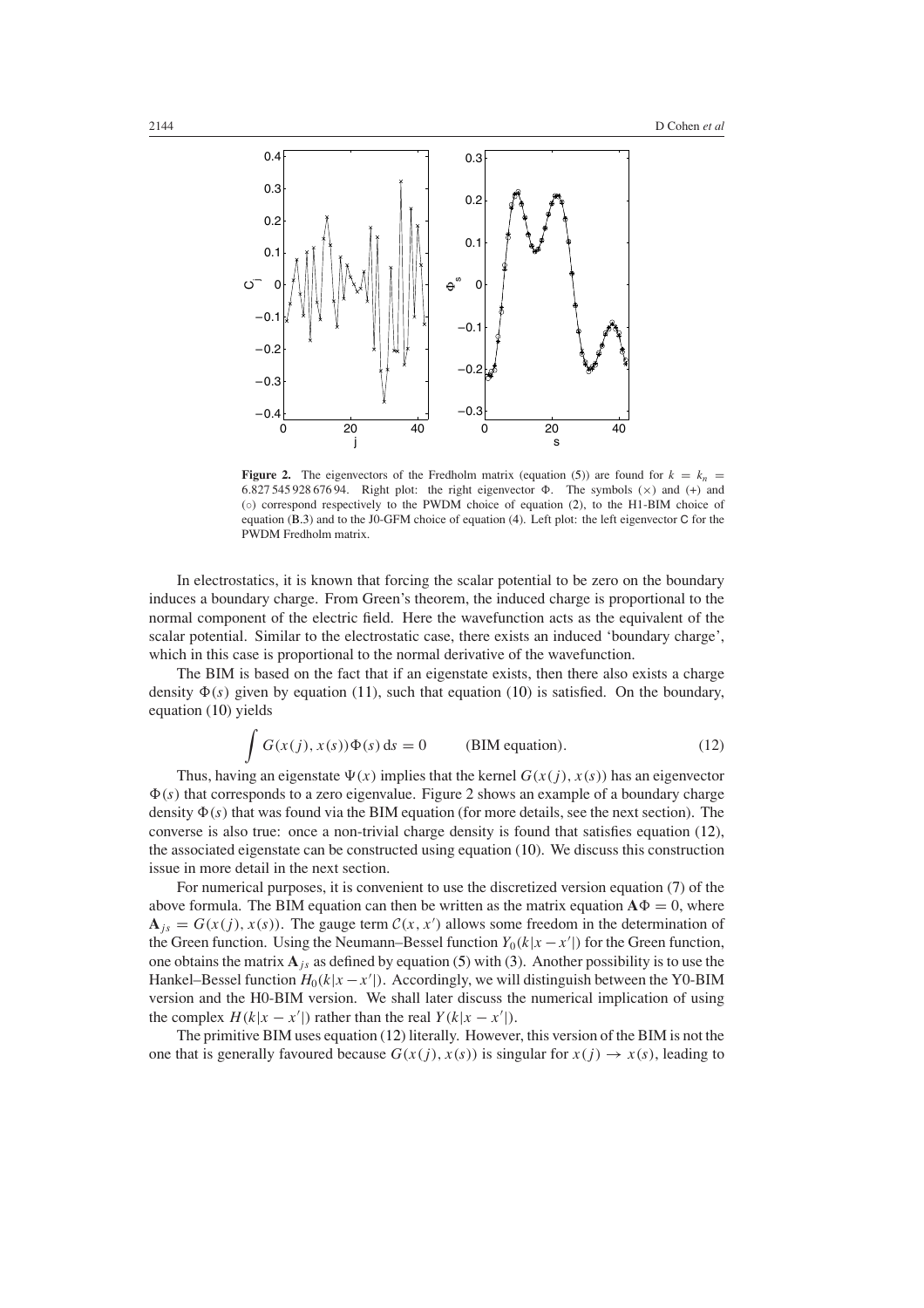some difficulty in determining the diagonal matrix elements of  $A_j$ , Therefore, other versions of the BIM have become popular (see appendices B and C).

#### *2.2. The GFM*

The GFM is a different strategy to obtain the charge density  $\Phi(s)$ . Rather than using the BIM equation [\(12\)](#page-5-0) or one of its variants, a gauge freedom argument is invoked in order to introduce a new type of equation (equation [\(13\)](#page-6-1)). It is clear that equation [\(12\)](#page-5-0) should be valid for *any* choice of gauge. In other words, equation [\(12\)](#page-5-0) should be satisfied for any Green function (equation [\(8\)](#page-4-3)), regardless of the choice of  $C(x, x')$ . Thus, for a given  $C(x, x')$ , the charge density  $\Phi(s)$  must satisfy the equation

$$
\int C(x(j), x(s))\Phi(s) ds = 0
$$
 (GFM equation). (13)

<span id="page-6-1"></span>For example, we may take  $C(x, x') = J_0(k|x - x'|)$ , and we shall refer to this version of GFM as J0-GFM. For numerical purposes, it is once again convenient to discretize the integral expression, which can then be written as the matrix equation  $\mathbf{A}\Phi = 0$ .

The kernel  $\mathbf{A}_{js} = J_0(k|x - x'|)$  of the J0-GFM is non-singular, and very well behaved. Thus, the J0-GFM method, unlike the Y0-BIM, provides an extremely convenient way of obtaining the eigenvalues of the Helmholtz equation. Figure 2 shows an example of a charge density that was found via the J0-GFM equation (for more details, see the next section). The result is indistinguishable from the charge density generated by the traditional H1-BIM. (We note however that the J0-GFM method has certain numerical limitations that we are going to discuss later.) Once the eigenvector  $\Phi(s)$  is found via the GFM equation, we can proceed as with the traditional BIM, and construct the wavefunction  $\Psi(x)$  using equation [\(7\)](#page-2-3).

## <span id="page-6-0"></span>**3. Constructing the wavefunction**

In this section we explain how a wavefunction  $\Psi(x)$  is constructed for a given *k*. It is assumed that *k* is an eigenvalue. The (numerical) question of how to determine the eigenvalues  $k = k_n$ is deferred to section 4.

## *3.1. Green function method (equation [\(7\)](#page-2-3))*

Both the BIM and GFM make use of equation [\(7\)](#page-2-3) in order to construct the wavefunction. In order to find the charge vector  $\Phi_s$  the BIM equation (equation [\(12\)](#page-5-0)) and the GFM equation (equation [\(13\)](#page-6-1)) are written as the matrix equation  $\mathbf{A}\Phi = 0$ . The only difference between the two is in the expression for **A**. Given *k*, one performs the SVD of the matrix **A**. Figure 4 shows an example of the output of such a SVD procedure. One then finds the right eigenvector that corresponds to the *smallest* singular value.

Once the charge vector  $\Phi_s$  has been determined, as in the example of figure 2, one can construct the wavefunction using equation [\(7\)](#page-2-3). For the Green function [\(8\)](#page-4-3), it is most natural to use the simplest gauge  $(C = 0)$ . If *k* is known to be an eigenvalue, then any gauge should give the same result, and in particular, the wavefunction associated with any complex part of the Green function (such as that of the Hankel function) should vanish. The outcome of the Green function method is illustrated in figure 3.

It is natural to ask how the constructed wavefunction  $\Psi(x)$  looks like outside the boundary. The answer turns out to be  $\Psi(x) = 0$ . For completeness, we give a proof of this statement. Let us define an extended function  $\Psi_{ex}(x)$  such that  $\Psi_{ex}(x) = \Psi(x)$  inside and  $\Psi_{\rm ex}(x) = 0$  outside the boundary. We would like to show that  $\Psi(x)$  as defined by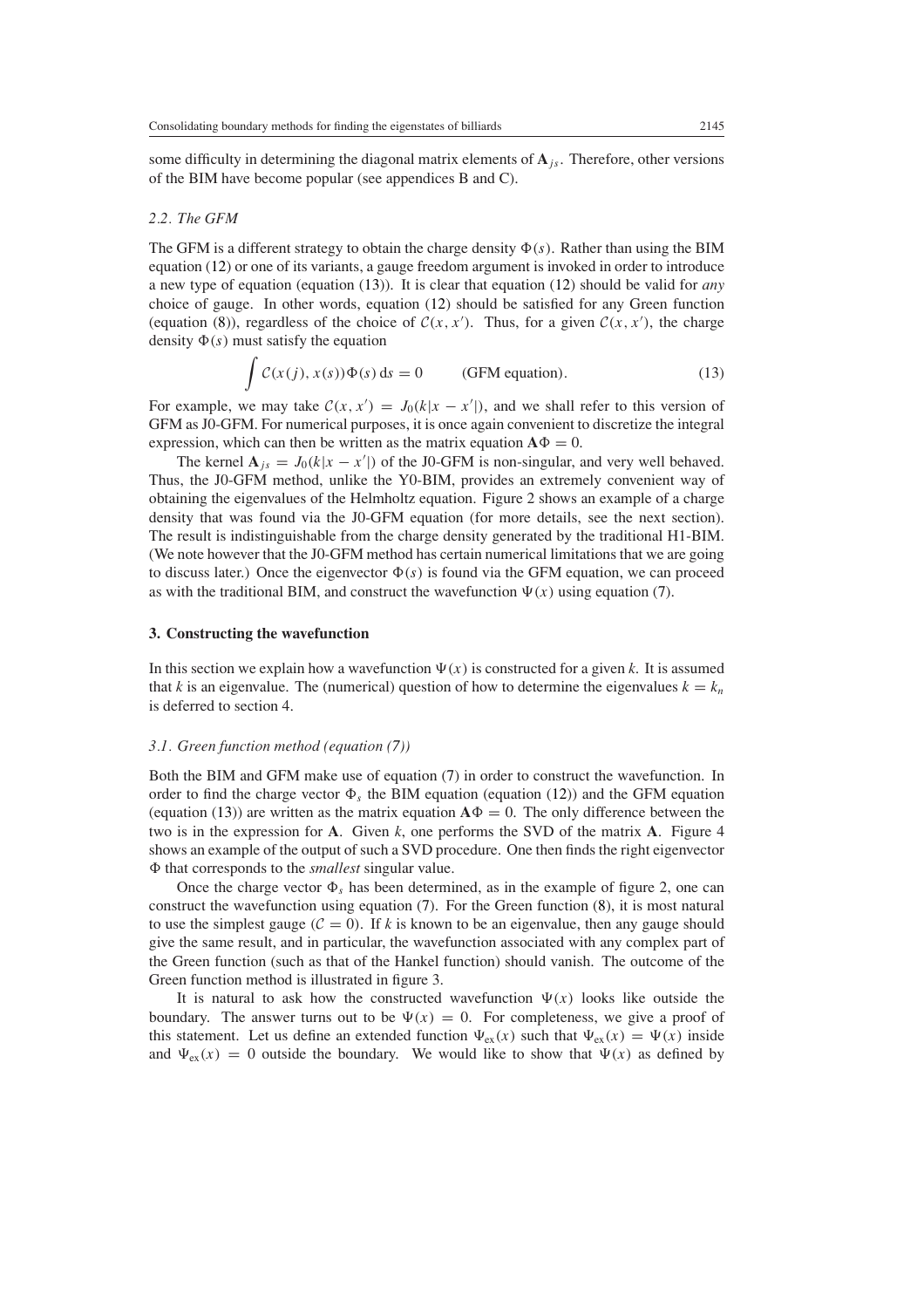



**Figure 3.** The eigenfunction at  $k = k_n$  is found using the eigenvectors of figure 2. (*a*) An image of  $\Psi(x)$  using equation [\(7\)](#page-2-3). (*b*) The same using PWDM and equation [\(6\)](#page-2-5). (*c*) Plot of  $\Psi(x)$  along the cross-section line of figure 1. The vertical lines indicate the location of the boundary. The wavefunctions that correspond to images  $(a)$  and  $(b)$  are shown with  $(+)$  and  $(\times)$ , respectively. We also show with ( $\circ$ ) the wavefunction that is obtained using J0-GFM and equation [\(6\)](#page-2-5).  $(d)$ –( $f$ ) Plots of  $log(|\Psi(x)|^2)$  along the boundary. The symbols are as in (*c*).

equation [\(10\)](#page-4-0) is also equal to  $\Psi_{\rm ex}(x)$  outside the boundary. It is clear that  $\Psi(x)$  is a solution of the GPL equation by construction (see the discussion following equation [\(9\)](#page-4-1)). In the next paragraph, we argue that  $\Psi_{ex}(x)$  is a solution of the *same* GPL equation. It follows that the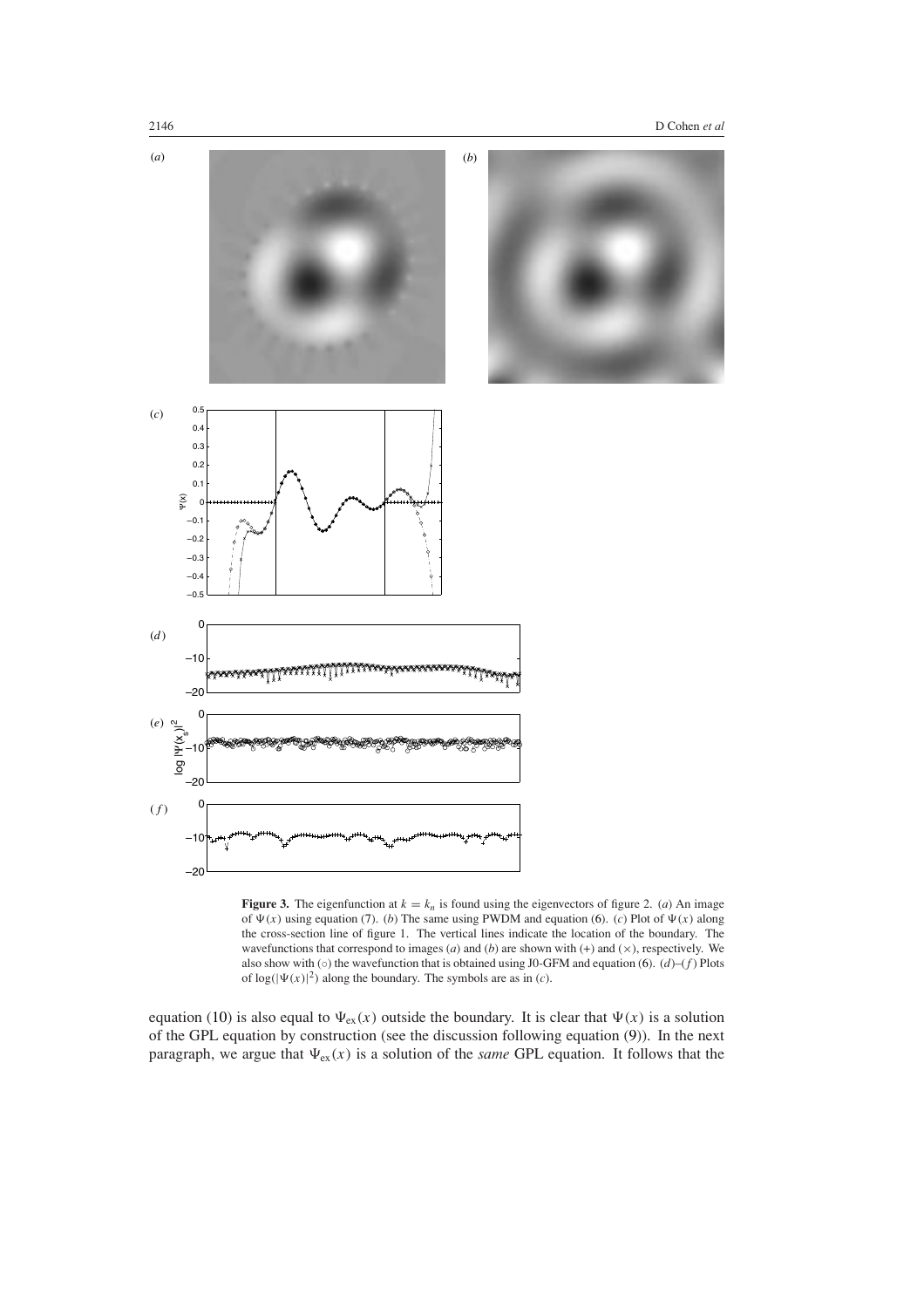difference  $R(x) = \Psi(x) - \Psi_{ex}(x)$  is a solution of the Helmholtz equation in free space. From the definition of  $\Psi_{ex}(x)$ , we have  $R(x) = 0$  in the interior region, which implies by the unique continuation property that  $R(x) = 0$  over all space.

The proof that  $\Psi_{ex}(x)$  is a solution of the GPL equation with a charge density given by equation [\(11\)](#page-4-2) goes as follows. By construction,  $\Psi_{\rm ex}(x)$  satisfies the GPL equation inside as well as outside the boundary. All we have to show is that it also satisfies the GPL equation across the boundary. The latter statement is most easily established by invoking Gauss's law. This approach is valid because at short distances,  $G(x, x')$  coincides with the electrostatic Green function. Thus, the gradient of  $\Psi_{\rm ex}(x)$  corresponds, up to a sign, to the electric field. Gauss's law implies that the electric field should have a discontinuity equal to the charge density  $\Phi(s)$ . Indeed,  $\Psi_{ex}(x)$  is consistent with this requirement.

#### *3.2. Decomposition method (equation [\(6\)](#page-2-5))*

<span id="page-8-0"></span>The other procedure for constructing the wavefunction is to use the DEM equation [\(6\)](#page-2-5). The idea is to regard  $F_i(x; k)$  as a basis for the expansion

$$
\Psi(x) \approx \sum_{j} \mathsf{C}_{j} F_{j}(x; k). \tag{14}
$$

Any such superposition at fixed *k* is a solution of the Helmholtz equation within the interior region. Thus, in order to satisfy the Dirichlet boundary conditions, one looks for a vector C of expansion coefficients that satisfy  $CA = 0$ . It turns out that the direct numerical implementation of this simple idea is a complicated issue (see the discussion of the null-space problem later in this section).

Any set of  $F_i(x; k)$  which are solutions of the Helmholtz equation may be used for the DEM. However, it should be remembered that computationally not all bases are equivalent. For instance, the  $Y_0$  basis defined by equation [\(3\)](#page-2-4), which might appear to be the best choice as a DEM basis due to its association with the BIM, does not give the best numerical results when compared against other options. In particular, it turns out that the PWDM is typically much more effective (recall that the PWDM is a special case of the DEM, corresponding to the choice [\(2\)](#page-2-1) of basis functions). Finally we note that the set of  $J_0$  of equation [\(4\)](#page-2-2) cannot be regarded as a mathematically legitimate basis for a DEM. This latter point will be explained in section 5.

For the  $Y_0$  basis the BIM and the DEM lead to the same equation. It is only the mathematical interpretation that is different. Within the DEM, one regards the  $Y_0$  as basis functions to be used in an expansion, while the same  $Y_0$  in the BIM context serves as the Green function. In the context of DEM, one may be bothered by the singular nature of the *Y*<sup>0</sup> functions: the constructed wavefunction should be zero on the boundary. Mathematically this is achieved in the  $N \to \infty$  limit, so the  $Y_0$  basis is a valid choice. But in an actual numerical implementation, the wavefunction so constructed will always have singularities on the boundary. One possible remedy consists of enforcing the boundary conditions on intermediate boundary points, or on points that lie on an outer boundary. Alternatively, one may replace the bare  $Y_0$  basis by smooth superpositions of  $Y_0$  functions (see appendix C).

In figure 2, we show an example of a numerically determined C (using the PWDM basis) for one of the pond eigenstates, while in figure 3 we illustrate the constructed wavefunction. Unlike the Green function construction, the DEM*/*PWDM constructed wavefunction does not vanish outside the boundary. Actually, it is quite the opposite: typically the DEM*/*PWDM wavefunction becomes exponentially large as we go further away from the boundary. Whenever this behaviour occurs, it constitutes an indication of the *evanescent* nature of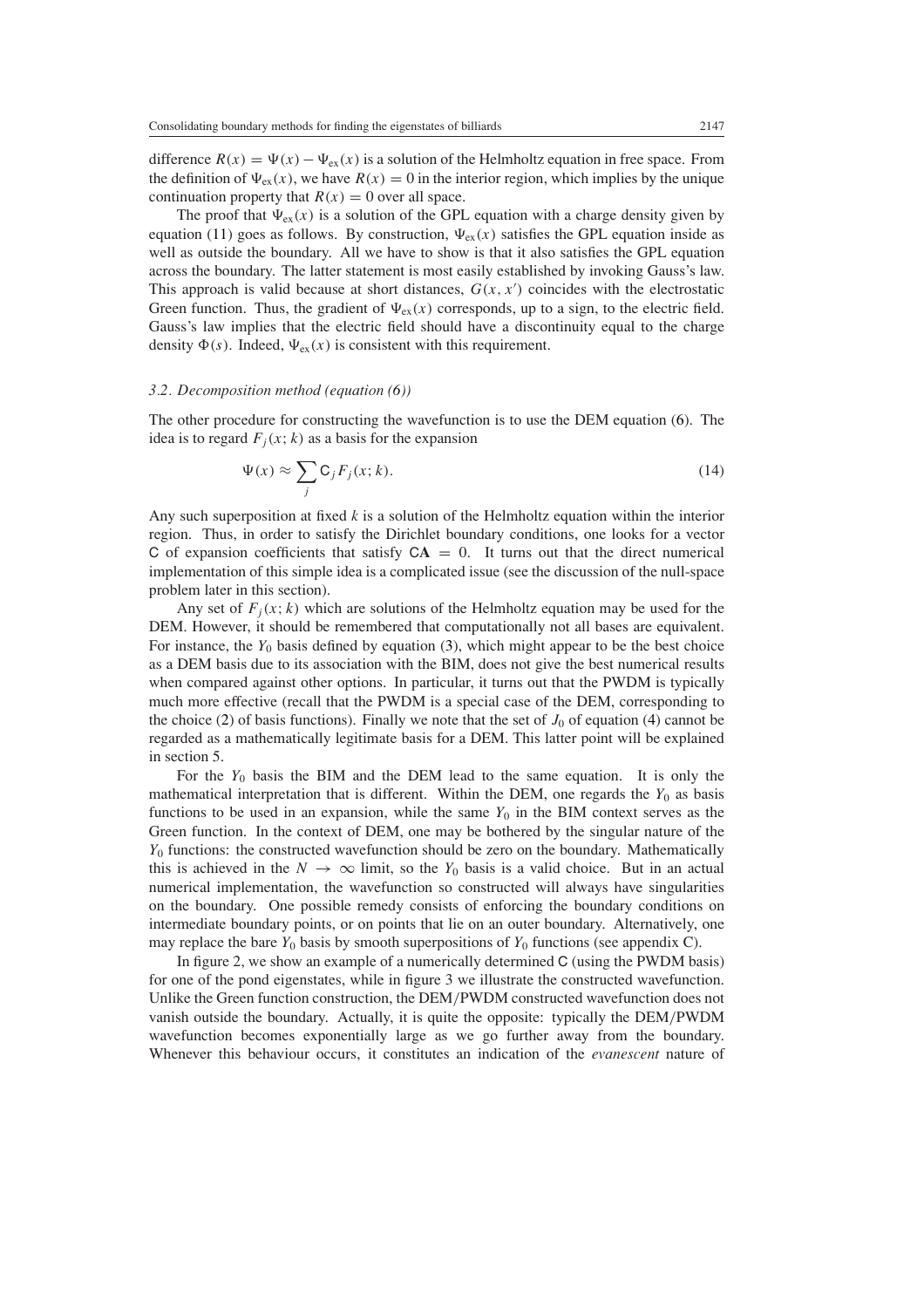the wavefunction. Namely, in such cases, the wavefunction acquires sub-wavelength features in order to accommodate the boundary. This requires exponential behaviour (negative kinetic energy) in the transverse space direction, in order to keep the total energy fixed.

## *3.3. Normalization of the wavefunction*

A standard SVD procedure generates vectors  $\Phi_s$  and  $\mathsf{C}_j$  that are normalized in the sense  $\sum_{s} |\Phi_{s}|^{2} = 1$  and  $\sum_{j} |\mathbf{C}_{j}|^{2} = 1$ . Therefore, the constructed  $\Psi_{r}$  is not properly normalized within the interior region. Adopting the usual philosophy of boundary methods, the problem of calculating the  $\Psi_r$  normalization is reduced to that of evaluating a boundary integral, namely [8, 18]

$$
\int \int |\Psi(x)|^2 dx = \frac{1}{2k^2} \oint |\Phi(s)|^2 (n(s) \cdot x(s)) ds.
$$
 (15)

<span id="page-9-0"></span>For the BIM, by discretizing equation [\(15\)](#page-9-0) we obtain the following numerical expression for the normalization factor:

$$
\|\Psi_r\| = \frac{1}{\Delta s} \sum_s \mathbf{w}_s (\Phi_s)^2 = \Phi^{\dagger} \mathbf{W} \Phi.
$$
 (16)

<span id="page-9-1"></span>Here  $W = (1/\Delta s) \text{ diag}(w_s)$  is a diagonal matrix, and the weight factor  $w_s$  is defined in table 1. As for the DEM, by using the derivative of equation [\(14\)](#page-8-0) in equation [\(11\)](#page-4-2) and substituting into equation [\(15\)](#page-9-0), we get

$$
\|\Psi_r\| = \Delta s \sum_{s} \mathbf{w}_s \left( \sum_{j} \mathbf{C}_{j} \mathbf{D}_{js} \right)^2
$$
 (17)

$$
=\sum_{ij} \mathbf{C}_i \mathbf{B}_{ij} \mathbf{C}_j = \mathbf{CBC}^\dagger. \tag{18}
$$

<span id="page-9-2"></span>The definitions of  $D_{is}$  and of the metric  $B_{ij}$  can be found in table 1.

The normalization  $\|\Psi_r\|$  can be calculated using the metric  $\mathbf{B}_{ij}$ . This method looks quite elegant, but it does not turn out to be very effective numerically. Consider equation [\(17\)](#page-9-1). This equation is quite safe computationally for two reasons: (i) all its terms are non-negative; (ii) standard summation routines order these terms in descending order. Now, let us look instead at equation [\(18\)](#page-9-2). In this case the numerical calculation can give *any* result (if we go to large *k*). Sometimes, the answer even comes out to be negative! This occurs because the calculation involves many arbitrarily ordered terms that each has a different algebraic sign.

#### *3.4. The tension along the boundary*

The numerical wavefunction  $\Psi_r$  satisfies the Helmholtz equation in the interior region by *construction*. Thus, whether  $\Psi_r$  is an actual eigenstate depends on its behaviour along the boundary. In this subsection we discuss the definition of a 'tension' measure that estimates whether, and to what accuracy, the numerical  $\Psi_r$  satisfies the boundary conditions.

For the case of the DEM, following [9], the tension is defined as the boundary integral

$$
\|\Psi_s\| = \Delta s \sum_{s} \left(\sum_{j} \mathbf{C}_{j} \mathbf{A}_{js}\right)^2 = \sum_{ij} \mathbf{C}_{i} \mathbf{T}_{ij} \mathbf{C}_{j} = \mathbf{C} \mathbf{T} \mathbf{C}^{\dagger}.
$$
 (19)

The standard practice to date for the tension calculation has been to use a denser set of boundary points located between the  $x<sub>s</sub>$  points. However, our experience (see also [5]) is that the tension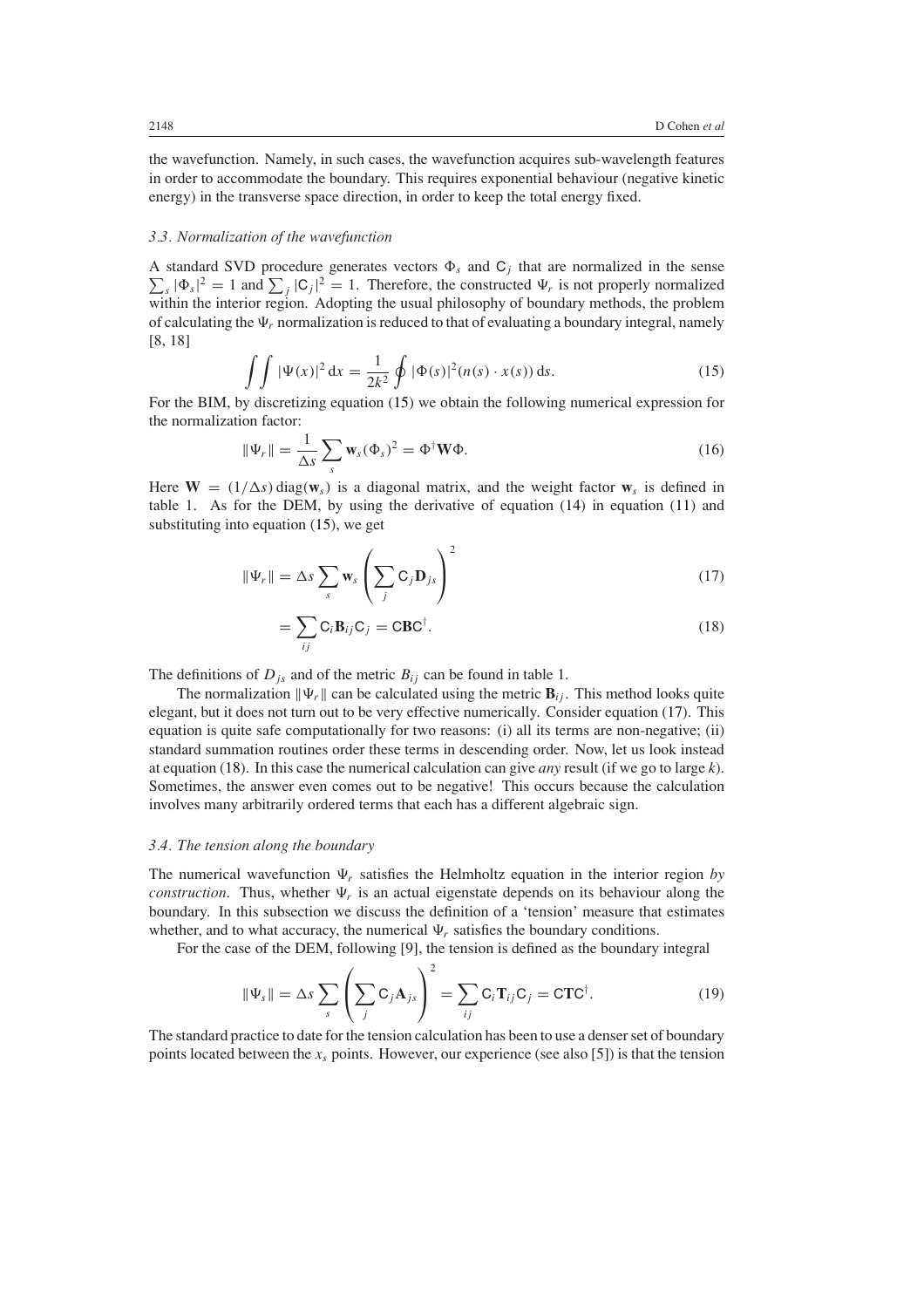

**Figure 4.** Singular values of the Fredholm matrix for  $k_n = 6.82754592867694$  (left plot) and for  $k_n = 50.05474912004408$  (right plot). The various symbols are as in figure 2.

estimate obtained from the initial set of points is just as effective. This is demonstrated in figure 3(*d*). Therefore, we routinely rely on the same set of boundary points to determine the tension.

For the BIM on the other hand, the above definition is not practical due to the singular nature of the basis functions. For any finite *M*, the numerical wavefunction blows up at each boundary point. However, since the BIM wavefunction vanishes everywhere outside the billiard, a numerically unambiguous definition of tension arises as an integral of  $|\Psi(x)|^2$  along an outer boundary:

$$
\|\Psi_{\rm s}\| = \Delta s \sum_{\rm s} (\Psi_{\rm s})^2 = \Delta s \sum_{\rm s} \left( \sum_{s} \mathbf{G}_{\rm ss} \Phi_{s} \right)^2.
$$
 (20)

By outer boundary (see figure 1), we mean the set of external points (s points, as opposed to *s* points for the true boundary) that have a fixed transverse distance  $\Delta L$  from the true boundary. The distance  $\Delta L$  between the boundary and the outer boundary should be small on any classical scale but large compared with d*s*, in order for the tension to be independent of the choice of  $\Delta L$ . See figure 5(*c*) for a numerical demonstration.

#### *3.5. The PWDM and the null-space problem*

One may think that C could be found simply by computing the (left) eigenvector that corresponds to the smallest singular value of  $A_{is}$ . Numerically this definition is hard to implement. This difficulty can be explained by looking at the behaviour of the singular values of  $A_{i}$  for the PWDM basis. Figure 4 gives some examples of singular values resulting from the SVD of the  $A_j$ <sub>s</sub> matrix. In the case of the PWDM, as *k* become large, one observes that the singular values separate into two groups: rather than having one distinctly smaller singular value, we obtain a whole set of them. Accordingly, we can define a numerical 'null space' of the  $A_i$  matrix.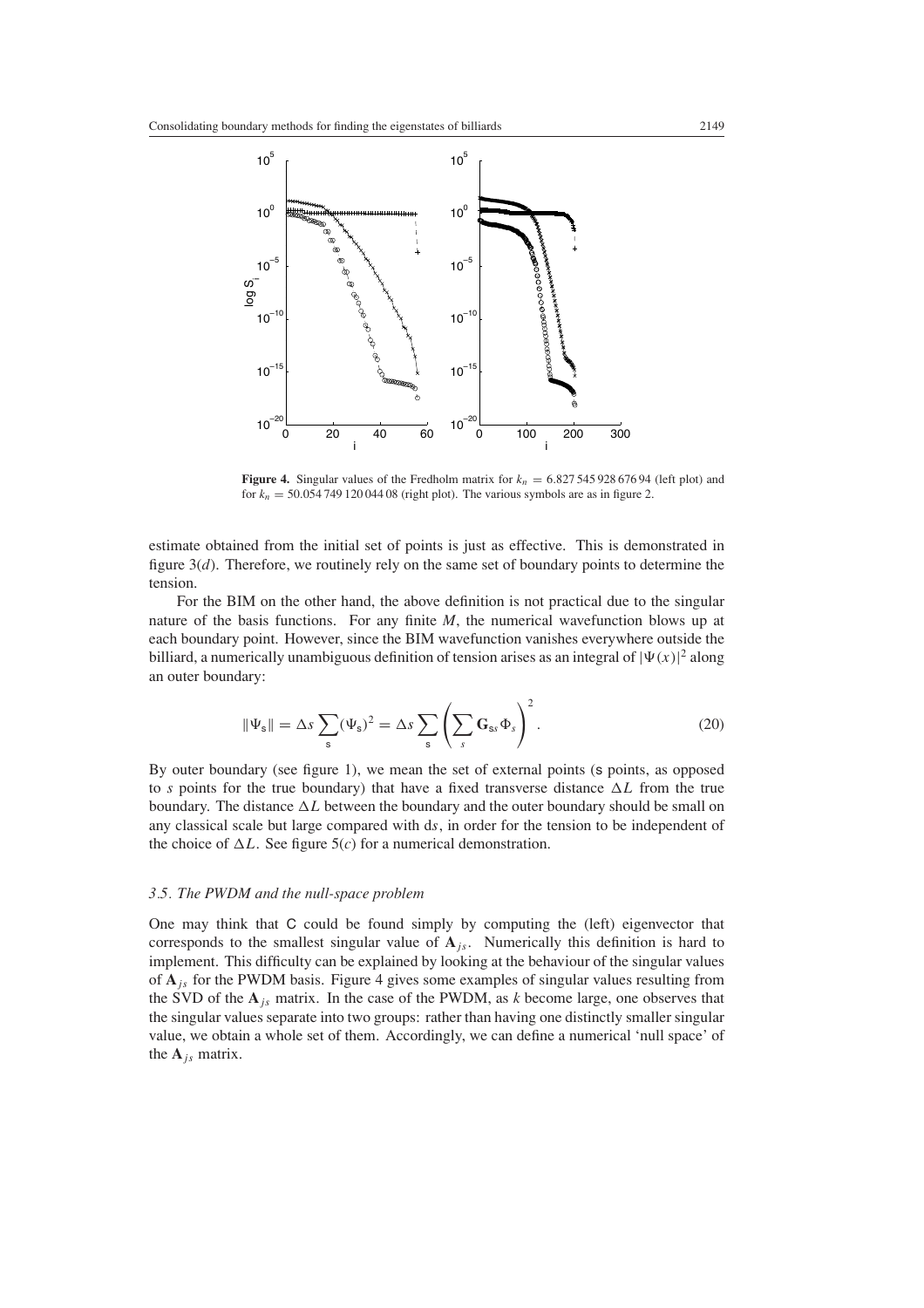<span id="page-11-1"></span>The interpretation of this null space is quite clear. It is well known [19, 20] that it is not efficient to include much more than  $N_{\rm sc}$  plane waves in the basis set  $F_i(x; k)$ , where

$$
N_{\rm sc} = \frac{1}{\pi} kL \tag{21}
$$

and *L* is the perimeter of the billiard. The reason for this ineffectiveness is that  $k_i$  and  $k_j$ cannot be distinguished numerically within the interior region unless  $|k_i - k_j|L > 1$ . In order to obtain the semiclassical result [\(21\)](#page-11-1), the total phase space area  $(L \times (2mv))$  of the boundary Poincaré section is divided by the size of the Planck cell  $(2\pi\hbar)$ . If we use  $N > N<sub>sc</sub>$  plane waves, then we can create *wavefunctions that are nearly zero in the interior*, and become large only as we go far away from the centre [21]. It is clear that the SVD can be used to determine the  $N - N<sub>sc</sub>$  null space of these evanescent states. Whenever *k* is an eigenvalue, this null space includes, in addition to the evanescent waves, the single eigenvector that constitutes an eigenstate of the Helmholtz equation. The problem is to distinguish this eigenvector from the other vectors in the null space.

The basic difference between the eigenvector that leads to an eigenstate (which exists if  $k = k_n$ ), and the other vectors in the null space is related to the normalization. As discussed before, a standard SVD procedure generates vectors  $C_j$  that are normalized in the sense  $\sum_j |C_j|^2 = 1$ . Therefore, the  $\Psi_r$  of equation [\(6\)](#page-2-5) is not properly normalized within the interior region. Normalizing the wavefunction has the effect of magnifying the evanescent solutions in the interior as well as on the boundary, while the eigenfunction (if it exists) remains small on the boundary. In appendix D, we give a detailed explanation of the numerical procedure for finding C*<sup>j</sup>* that can be derived from the above observation.

## <span id="page-11-0"></span>**4. The quantization measure**

<span id="page-11-3"></span><span id="page-11-2"></span>Once we have constructed the wavefunction at a given *k*, the next step is to determine whether  $\Psi$  is an eigenstate. As we will explain below, our choice of measures reduces to finding the minima of one of

$$
S(k) = \text{tension} \tag{22}
$$

$$
S(k) = \text{smallest singular value} \tag{23}
$$

$$
S(k) = \text{determinant.} \tag{24}
$$

We call  $S(k)$  the quantization measure. Below we give further explanation of the above definitions.

It is clear that the most natural quantization measure is the tension. If a properly normalized wavefunction has 'zero tension' on the boundary, it means that the corresponding  $k$  is an eigenvalue. The normalization issue is further discussed in appendix D. The question that arises is whether we can use a numerically simpler measure, and what price we pay for doing so.

The BIM equation [\(12\)](#page-5-0) and the GFM equation [\(13\)](#page-6-1) can both be written as  $\mathbf{A}\Phi = 0$ , with the appropriate choice of **A**. Thus, if *k* is an eigenvalue, **A** should have a singular value that tends to 0 as *N* increases. The determinant of **A** is defined as the product of all the singular values, and therefore it should vanish whenever one of the singular values does. Using the *GFM–DEM duality* which is discussed in section 5, it is clear that for the DEM (and for the PWDM in particular) the determinant of  $\bf{A}$  vanishes whenever  $k$  is an eigenvalue. It is important to realize that in the latter argumentation, *we do not rely on inside–outside duality* [20] considerations, but rather on the much simpler *GFM–DEM duality*.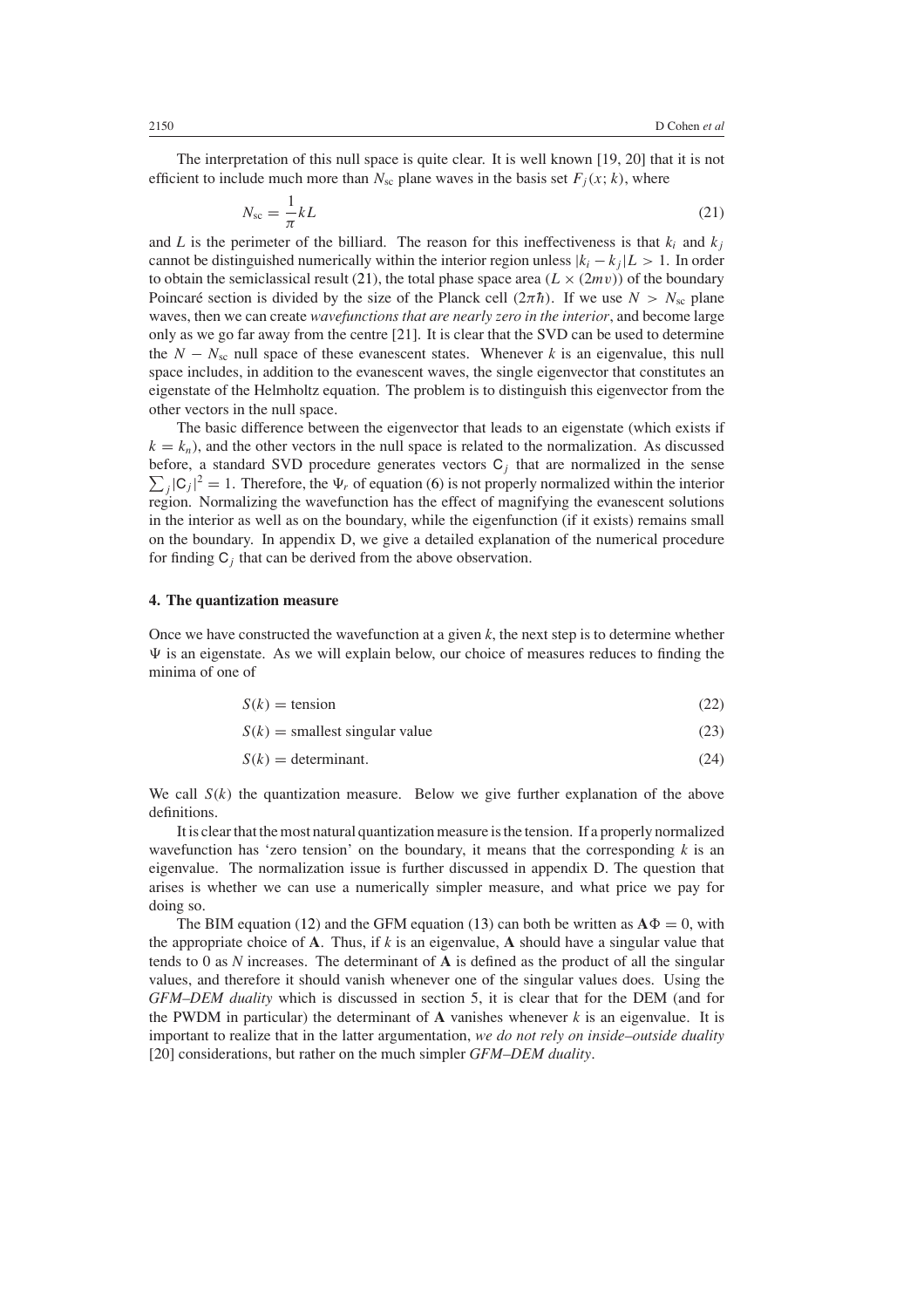Thus, a low tension must be correlated with having a vanishingly small singular value or determinant. The converse is not true: it is well known that SVD based quantization measures may lead to spurious minima (see [4] and references therein). Therefore the SVD based procedure for finding eigenvalues requires a post-selection procedure whose aim is to distinguish true zeros from fake ones.

It is important to realize that neither the traditional implementation of PWDM, nor that of the BIM should be considered to be 'package deals'. For example, the BIM could be used with the tension as a measure (defined in the next section), rather than looking for minima of the singular values. Similarly, the usual Heller method of PWDM implementation (see appendix D) could be replaced by a search over determinant values.

#### *4.1. The tension as a quantization measure*

The tension is a robust measure of quantization. Figure 5 shows some examples of the corresponding  $S(k)$  plots. The PWDM minima are typically much sharper than their BIM equivalents. Zooming over a PWDM minimum (figure  $5(d)$ ) reveals some amount of roughness. This feature is actually helpful, because it gives an indication of and control over the accuracy of the numerics. We interpret the roughness of the PWDM minimum as a reflection of the existence of a null space. In the same spirit, the smoothness of the BIM minima can be regarded as an indication that better accuracy can be obtained by making *N* larger. We discuss these issues below.

The tension provides a common measure that may be used to monitor improvements, as well as to compare the success of the different methods. Naturally, the first issue to discuss is the dependence of the tension on the size *N* of the basis set (see figure 6). For the BIM, the tension becomes better as *N* increases, and disregarding the computer hardware, there is no reason to suspect that there is an inherent limitation on the accuracy. The situation is different for the PWDM. Here, taking *N* much larger than  $N_{\rm sc}$  is not effective. In practice, the method reaches a limiting accuracy, which, taking into account present hardware limitations, is still very good compared with that of the BIM.

From figure 6, it is also clear that the tension of the PWDM becomes much better as *k* becomes larger. This is expected on the basis of the following semiclassical reasoning: larger uncertainties in *k* result from confining a particle to a smaller box (taking a smaller box for a given *k* is equivalent to making *k* smaller for a given box size). Thus, it is more difficult to build a wavefunction with a precise value of  $|k_i| = k$  for low-lying eigenstates. On the other hand, the BIM does not seem to be sensitive to the value of *k*.

#### *4.2. The tension as an indication for the global error*

The tension can be regarded as a measure of the *local error* in the determination of the eigenfunction. The tension is local in the sense that it pertains only to points along the boundary. We can also define a measure for the *global error*, that is the error which is associated with all the interior points:

$$
(\Delta \Psi)^2 = \langle |\Psi_r - \Psi_{\text{exact}}(X_r)|^2 \rangle. \tag{25}
$$

Here  $\Psi_{\text{exact}}(x)$  is the numerically exact wavefunction. The average is taken over the set  $X_r$ of selected points inside the boundary. Figure 7 shows an example of the variation of the error along the cross-section line of figure 1. In order to eliminate a possible bias due to a global normalization error, we renormalized the inexact wavefunction so that  $\Psi_r = \Psi_{\text{exact}}(X_r)$ at a randomly selected point  $X = X_0$ . In retrospect, we realized that such an error did not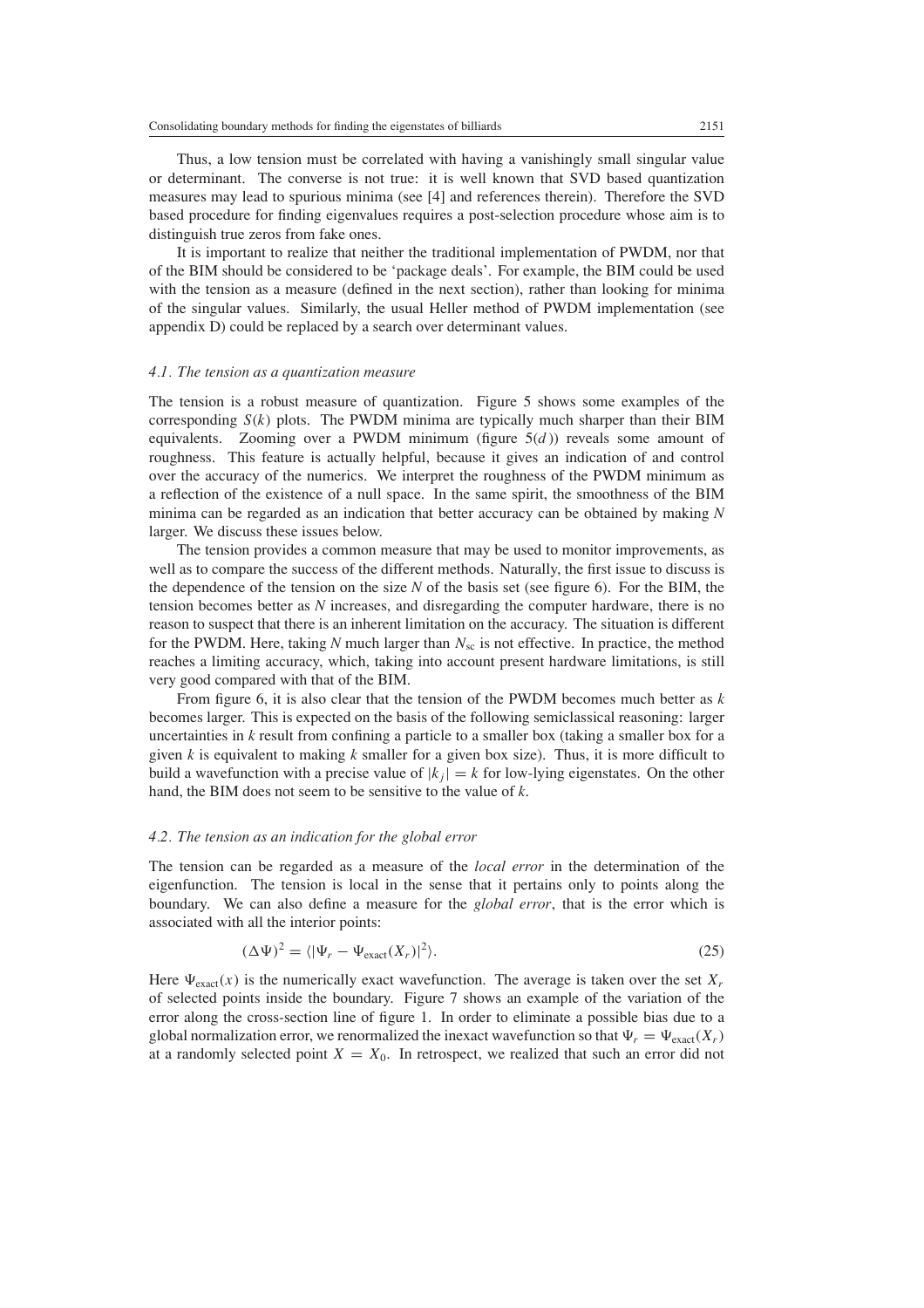

**Figure 5.** The tension as a function of *k* in the vicinity of  $k_n = 10.14707971517264$  (panels (*a*), (*c*) and (*d*)), and of  $k_n = 50.05474912004408$  (panel (*b*)). In the upper panels ((*a*) and (*b*)) the full line is for the PWDM constructed wavefunction, while the dashed line is for the BIM constructed wavefunction. For the low-*k* state we chose  $b = 4$ , while for the high *k* we used  $b = 2$ . Panel  $(c)$  demonstrates the dependence of the BIM tension on the choice of the distance  $\Delta L$ . The different curves (from the upper to lower) correspond to  $\Delta L/\Delta s = 1, 8, 16, 12, 4$ . Panel (*d*) is a zoom over the PWDM minimum.

significantly affect the result. However, we still chose to be on the safe side, and we adopted this procedure routinely.

It is natural to expect the average error  $(\Delta \Psi)^2$  to be correlated with the tension. In other words, if  $|\Psi_r - \Psi_{\text{exact}}(X_r)|$  is small on the boundary, then one may expect it to be small in the interior. The degree of such correlation is important for practical reasons. Moreover, we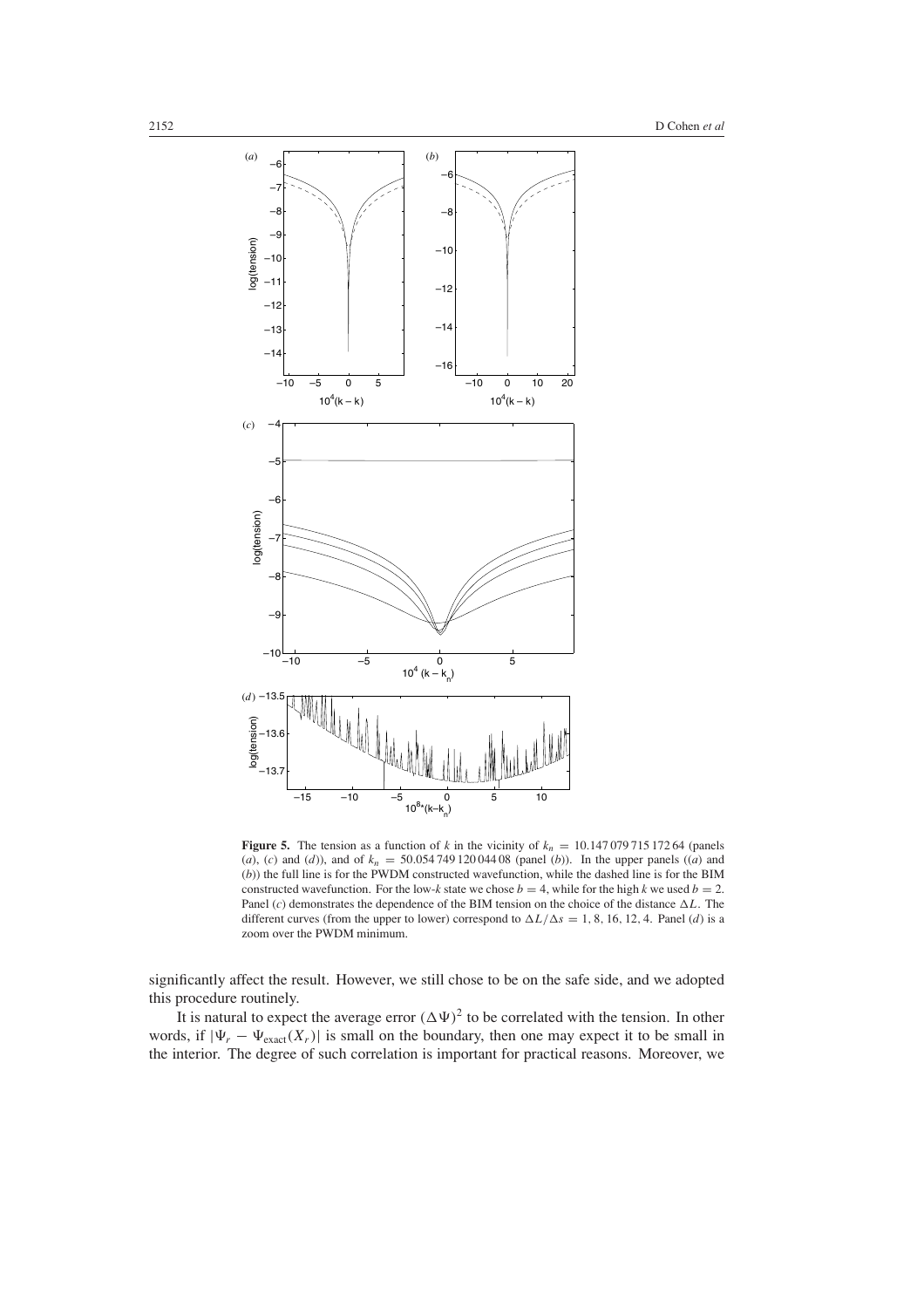

Figure 6. The tension for the constructed eigenstate versus the number *N* of basis functions. The left plot is for the  $k_n = 2.40425657792391$  eigenstate, and the right plot is for the  $k_n = 6.82754592867694$  eigenstate. The symbols ( $\circ$ ) and (+) are for the BIM and for the PWDM, respectively.



**Figure 7.** Plot of the error  $|\Psi_r - \Psi_{\text{exact}}(X_r)|^2$ , along the cross-section line of figure 1. We refer here to the  $k_n = 6.82754592867694$  eigenfunction. The numerically 'exact' wavefunction is our best PWDM constructed wavefunction  $(N = 69)$  with tension =  $10^{-13}$ . The 'non-exact' wavefunction is either BIM constructed (+) or PWDM constructed ( $\times$ ), with tension  $\approx 10^{-8}$ . In the middle point the error is zero by construction (see explanation in the text).

have introduced two different versions of tension definitions, one for each of the PWDM and the BIM. It is not *a priori* clear that the above correlation is independent of the choice of the numerical method. In figure 8, we study this issue by plotting  $(\Delta \Psi)^2$  against the tension for the BIM and the PWDM. In the case of the PWDM, the error saturates below a critical tension. After this point, further improvements on the boundary do not seem to affect the bulk of the eigenstate. It is not clear from the numerics whether or not the BIM saturates. What is clear however is that the BIM does a poorer job at reproducing the wavefunction inside the boundary than the PWDM with the same tension.

The saturation of the error well inside the billiard can be explained as a manifestation of the fact that the wavefunction there is not very sensitive to the sub-wavelength roughness of the boundary: if *N* is reasonably large, the numerical wavefunction vanishes on a nodal line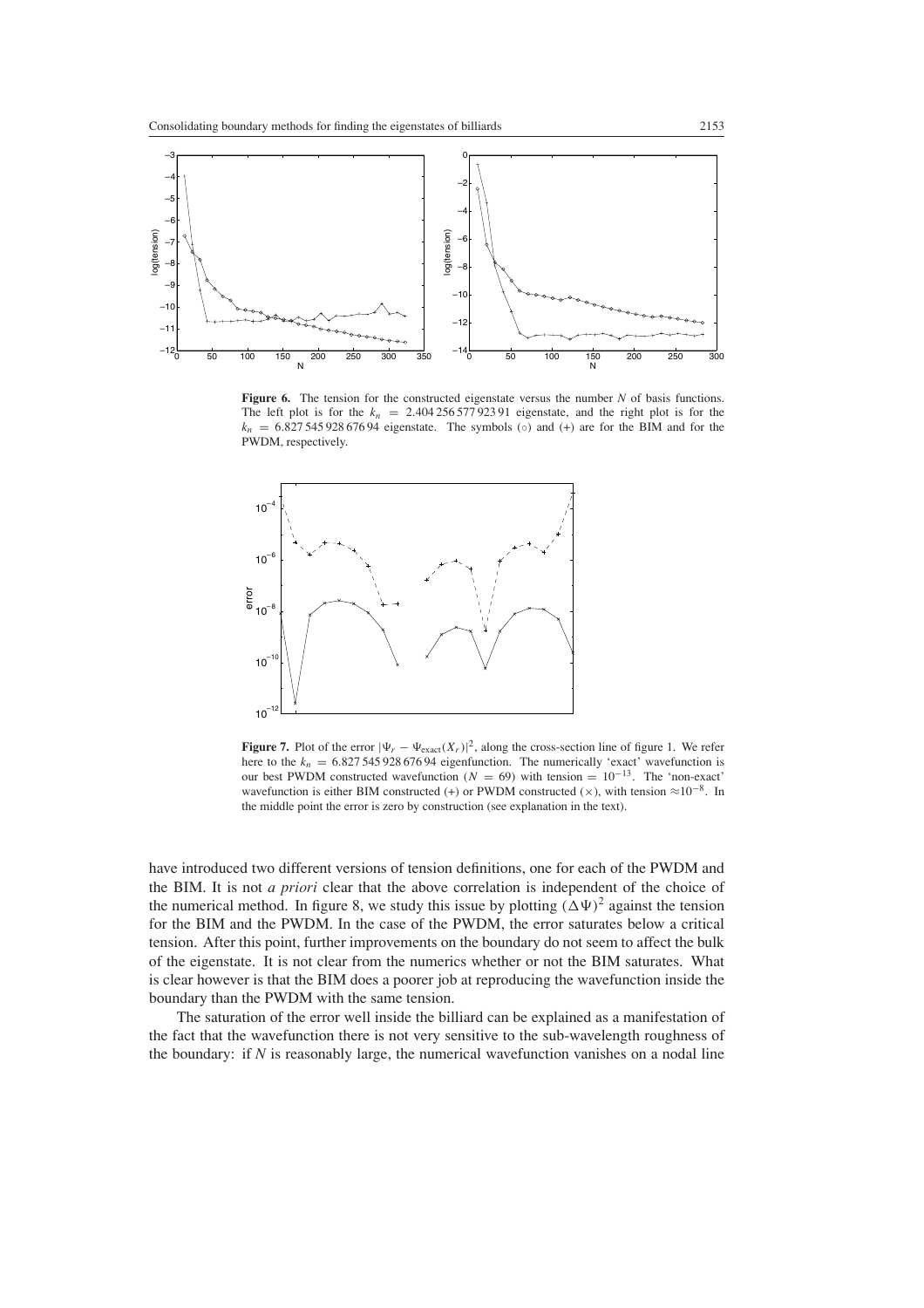

**Figure 8.** The average error in the determination of the wavefunction, versus the tension for the  $k_n = 6.82754592867694$  eigenfunction. For the BIM constructed wavefunction we use squares and  $(○)$ , while for the PWDM one we use  $(+)$  and  $(x)$ . The error has been determined with respect to the 'exact' wavefunction  $\Psi_{\text{exact}}$ . The latter is numerically defined as either the best BIM eigenstate (squares and (+)) or as the best PWDM one (( $\circ$ ) and ( $\times$ )). For both choices  $\Psi_{\text{exact}}$  had a tension better than 10−10.

that almost coincides with the true (predefined) boundary. Increasing *N* further affects the subwavelength features of the (distance) difference between that nodal line and the true boundary. This distance difference is important for the tension, but barely affects the wavefunction well inside the billiard.

# *4.3. The determinant as a quantization measure*

The tension is the natural choice for a quantization measure. However, from a numerical point of view, it is much more convenient and time effective to compute the singular values of **A**, without having to find the eigenvectors for each *k* value, and without having to compute the wavefunction along the boundary (for tension calculation).

The smallest singular value is traditionally used as a quantization measure for the BIM. From figure 7, it is quite clear that for the BIM one of the singular values is significantly smaller than the others, so that the eigenstate is unambiguously determined by this method. Is it possible to use the same approach, with comparable success, for the PWDM? We have already determined that looking at the smallest singular values is not very meaningful numerically. For  $N > N<sub>sc</sub>$ , there exists a large null space of evanescent states for any *k*. The metric method (appendix D) is not a practical solution to this problem since we want to gain numerical efficiency (if efficiency is not the issue then it is better to use the tension as a quantization measure).

One simple way to improve the numerical stability is to use the determinant rather than the smallest singular value as a quantization measure: each time that  $k = k_n$ , the null space should include one more 'dimension'. Therefore, the determinant, rather than the smallest singular value, becomes the reasonable quantity to look at. Thus, from the numerical point of view [\(23\)](#page-11-2) should be superior compared with [\(22\)](#page-11-3).

Figure 9 illustrates how the determinant can be used in practice as a quantization measure. As a general rule, as is the case for the tension, the PWDM*/*GFM minima are sharper than the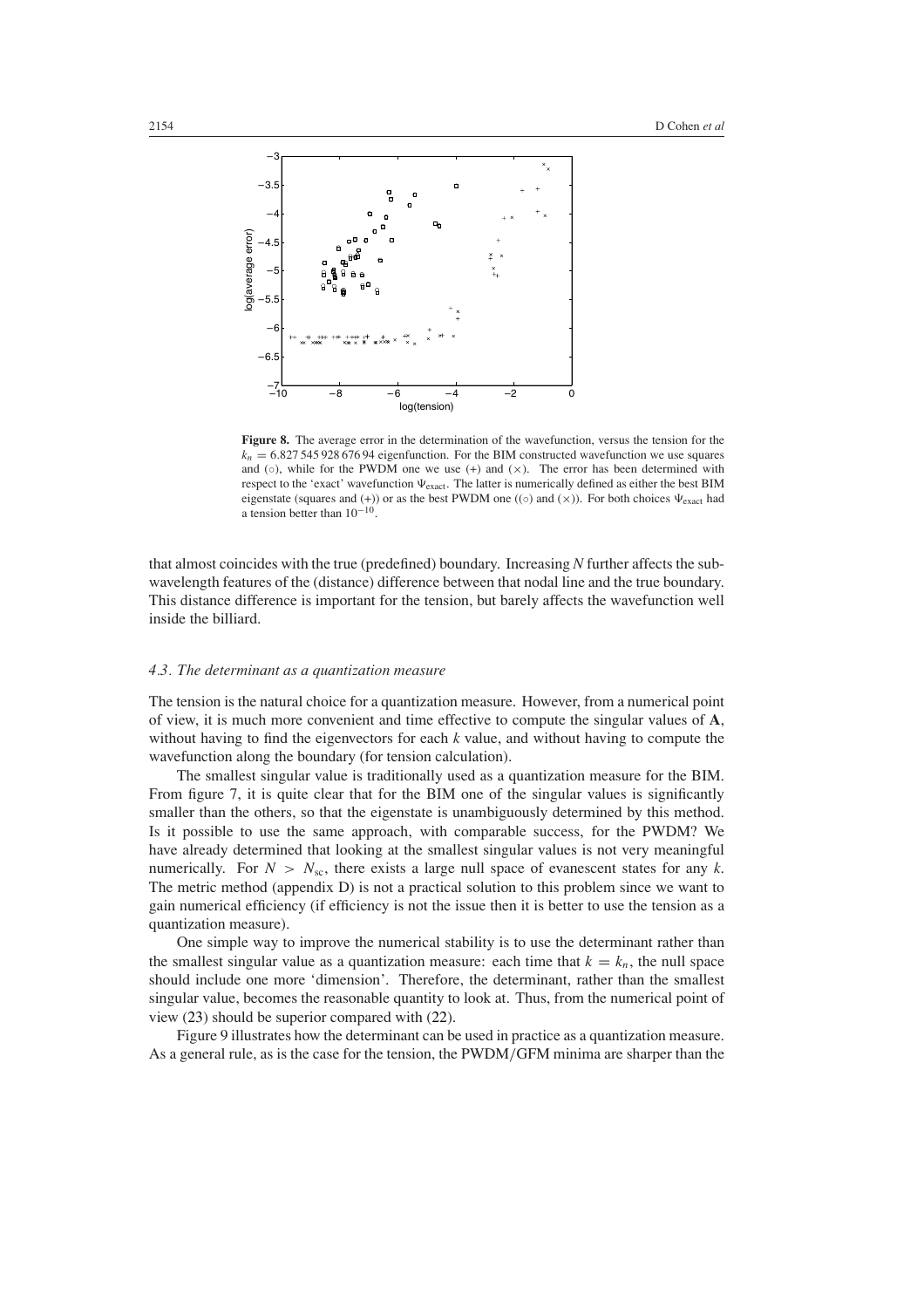

**Figure 9.** The Fredholm determinant  $(S(k))$  versus *k* in the vicinity of  $k_n = 10.14707971517264$ . Note that  $S(k)$  is normalized such that  $S(k) = 1$  away from the minima. Panels (*a*)–(*c*) show  $S(k)$ in the cases of the H1-BIM, the Y1-BIM and the PWDM, respectively. The lines plotted, in the order of decreasing  $S(k)$  minimum, correspond to  $b = 2, 3, 4, 8$  in panel (*a*),  $b = 4, 8, 13, 12$  in panel (*b*) and  $b = 2$  in panel (*c*). The PWDM run in panel (*c*) was repeated three times with different values of the randomly chosen plane-wave phases. Panels (*d*) and (*e*) give a zoom over the minima of panels (*a*) and (*c*), respectively. We witness some numerical instabilities for both the Y1-BIM and the PWDM, though in the latter case it is much much weaker, and can be resolved only in the zoomed plot (panel (*e*)). For larger *b* values, the PWDM instability is enhanced, and the results are reduced to numerical garbage (not shown).

BIM ones. On the one hand, this extra sharpness can be regarded as an advantage, because it leads to a better resolution of the eigenvalue spectrum. However, more computer time is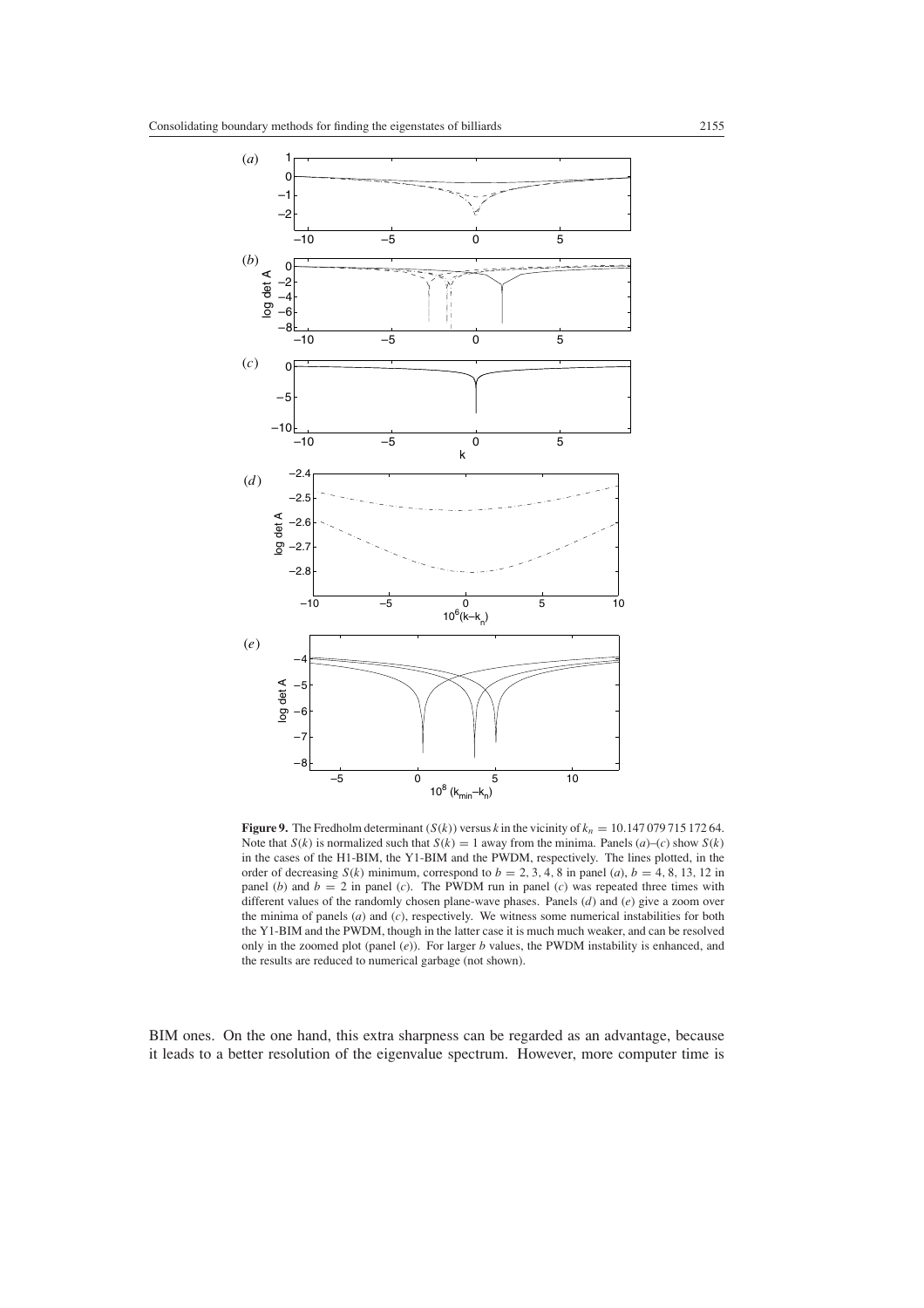needed in order to find these minima. The BIM minima are broader, and therefore digging algorithms that search for local minima become extremely effective.

In the case of the traditional BIM, using a larger *N* leads to a better resolution of the local minima, as expected. The traditional H-BIM uses the complex Hankel–Bessel function as its Green function. One may wonder why the real Neumann function could not be used instead. *A priori*, there is no reason to insist on Hankel choice. However, it seems that with Neumann choice the numerics are not very stable: the locations of the local minima vary on a *k* range which is large compared to their *k* width. Because of this problem, search routines relying on the Y-BIM may yield misleading values for the error in the  $k_n$  determination. Thus, the numerical stability of the H-BIM can be attributed to the fact that the BIM equation  $\mathbf{A}\Phi = 0$ becomes complex. Its real part is just the Y-BIM equation, while its imaginary part is the J-GFM equation. Thus one may say that the H-BIM benefits from combining the Y-BIM with the J-GFM.

Is it practical to use the Fredholm determinant as a quantization measure also in the GFM*/*PWDM case? Here we observe that the null-space problem is reflected in the stability of the determinant calculation. It is useful to characterize the numerics using the discretization parameter *b*:

$$
b = \frac{N}{N_{\rm sc}} = \bigg|_{M=N} \frac{\lambda/2}{\Delta s}.
$$
\n(26)

The last equality holds if we take  $M = N$ , leading to the interpretation of *b* as the number of boundary points per half de Broglie wavelength. If *b <* 1 the null-space problem does not exist, and we can define C as the (left) eigenvector that corresponds to the smallest singular value of  $A_{j<sub>s</sub>}$ . Of course, we want to push PWDM to the limit, and therefore in practice we always take  $b > 1$ .

The natural question is whether choosing a very large *b* is numerically useful. Our numerical experience is that for  $1 < b < 1.8$  we get nice minima, which actually look much sharper than the BIM ones (see figure 9). As we try to increase *b* in order to improve accuracy, the numerics lose stability (what we mean by instability is demonstrated in figure  $9(e)$ ). The same phenomenon occurs with J0-GFM, which has a somewhat larger tendency for instability. This is apparently because the J0-GFM is involved with a larger null space (see figure 4).

Thus we conclude that taking  $b > 1$  does improve the numerics, while  $b \gg 1$  generally leads to instabilities that should be avoided. The optimal choice of *b* depends on the details of the implementation and on the computer hardware. It should be clear that if the numerical accuracy were unlimited, then the  $b \to \infty$  limit would lead to a numerically exact solution in cases where the wavefunctions may be written as superpositions of plane waves. This is not always possible [17]. Note however that evanescent features of the wavefunction can be reconstructed by a suitable superposition of plane waves [21].

#### <span id="page-17-0"></span>**5. The duality of the GFM and the DEM**

<span id="page-17-1"></span>In addition to providing a boundary method of its own, the GFM also serves to bridge the gap between the BIM and the DEM. Consider the version of the GFM that is based on the choice  $C(x, x') = F_j(x; k)$ , where the  $F_j$  are solutions of the Helmholtz equation in free space (with neither singularities nor cuts). With this choice, we immediately realize that the DEM and the GFM are dual methods:

$$
A\Phi = 0
$$
 (GFM equation) (27)

$$
CA = 0
$$
 (DEM equation). (28)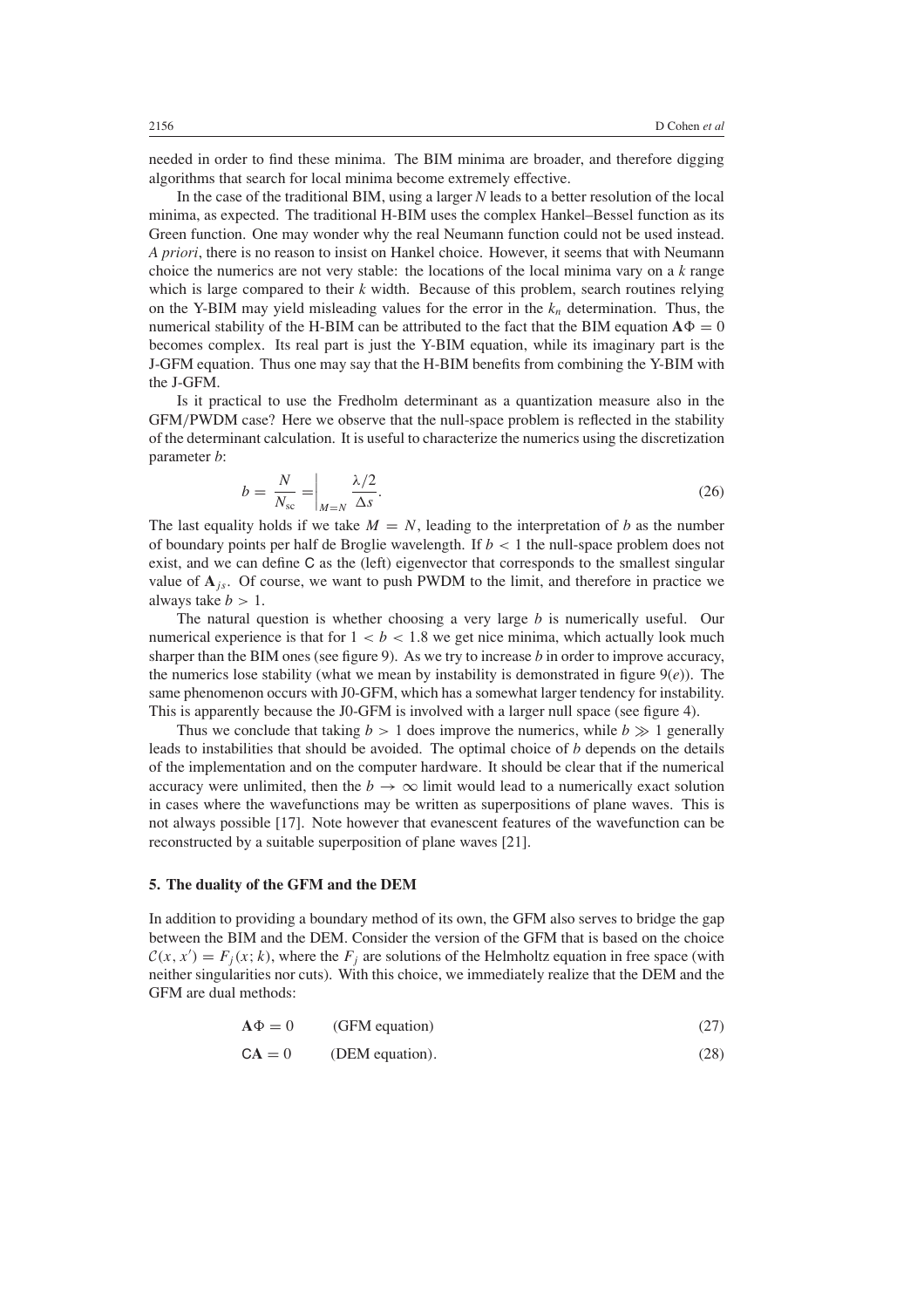The only difference lies in whether one looks for the *left* or the *right* eigenvector. This point is numerically demonstrated in figure 2.

The PWDM version of the DEM also satisfies this duality. In this special case, a somewhat more elegant version of the above argument is as follows. Consider the version of the GFM that is based on the choice  $C(x, x') = \exp(ikn_j \cdot (x - x'))$ , where  $n_j$  is a unit vector in a given direction. We can take N different choices of  $n_j$ , thus obtaining the matrix equation  $\mathbf{A}\Phi = 0$ with

$$
\mathbf{A}_{js} = \exp(ikn_j \cdot x_s). \tag{29}
$$

<span id="page-18-2"></span>An equivalent matrix equation is found by multiplying each equation by  $exp(ik\phi_i)$ , where  $\phi_i$ are random phases. We can then take the real part of these equations, thus obtaining a set of equations that involves the same matrix **A** as that of PWDM, namely [\(5\)](#page-2-0) with the basis defined by [\(2\)](#page-2-1).

The duality of the PWDM and the GFM is very important from a mathematical point of view. The mathematical foundations of the PWDM are quite shaky. It is clear that PWDM is well established mathematically if a strict 'inside–outside duality' (IOD) [20] is satisfied. In this case, the wavefunction can be extended to the whole plane so that the boundary of the billiard can be regarded as a *nodal line* of some plane-wave superposition. Obviously, this is rarely possible [21]. Therefore, one may wonder whether we indeed have det $(A) = 0$ whenever  $k = k_n$ . Using the duality [\(27\)](#page-17-1), it becomes obvious that the Fredholm determinant indeed vanishes at the eigenstates, even in the absence of an exact IOD.

It is quite clear from the first paragraph of this section that any expansion method can be associated with a corresponding GFM. Whenever the left eigenvector is used with the expansion method, the right eigenvector can be used with the GFM. We have already demonstrated this point in figure 2. Is it possible to make the inverse statement? Do we have a well-defined expansion method associated with any GFM? The answer is negative. We discuss this issue in the rest of this section, and it can be skipped at first reading.

For the following, it is convenient to consider equation [\(6\)](#page-2-5) as  $N \to \infty$ . Subsequently, we are going to talk about whether this limit is meaningful. In the case of the usual PWDM, the  $N \rightarrow \infty$  limit of equation [\(6\)](#page-2-5) can be written as

$$
\Psi(x) = \int_0^{2\pi} C(\theta) d\theta \exp(ikn(\theta) \cdot x).
$$
\n(30)

<span id="page-18-1"></span><span id="page-18-0"></span>Similarly, in the case of the  $J_0$  decomposition, using the basis functions of equation [\(4\)](#page-2-2), we can write by complete analogy

$$
\Psi(x) = \oint \Phi(s) \, ds J_0(k|x - x(s)|). \tag{31}
$$

In writing equation [\(31\)](#page-18-0) we have used the fact that  $J_0(x(j) - x(s))$  is a symmetric kernel, and therefore we could make the substitution  $C = \Phi$ . Equation [\(31\)](#page-18-0) looks at first sight like an innocent variation of equation [\(30\)](#page-18-1). The Bessel function  $J_0$  is just a superposition of plane waves, and therefore one may possess the (incorrect) idea that there is a simple way to go from equation [\(31\)](#page-18-0) to equation [\(30\)](#page-18-1). If we expand each  $J_0$  in equation (31) in plane waves, and rearrange the expression in order to identify the PWDM coefficients, we end up with the relation

$$
\mathsf{C}(\theta) = \int e^{-\mathrm{i}kn(\theta) \cdot x(s)} \Phi(s) \, \mathrm{d}s. \tag{32}
$$

This relation implies the trivial result  $C(\theta) = 0$  due to gauge freedom (see the discussion of equation [\(29\)](#page-18-2)). Hence we conclude that the constructed wavefunction is  $\Psi(x) \equiv 0$  in the  $N \rightarrow \infty$  limit!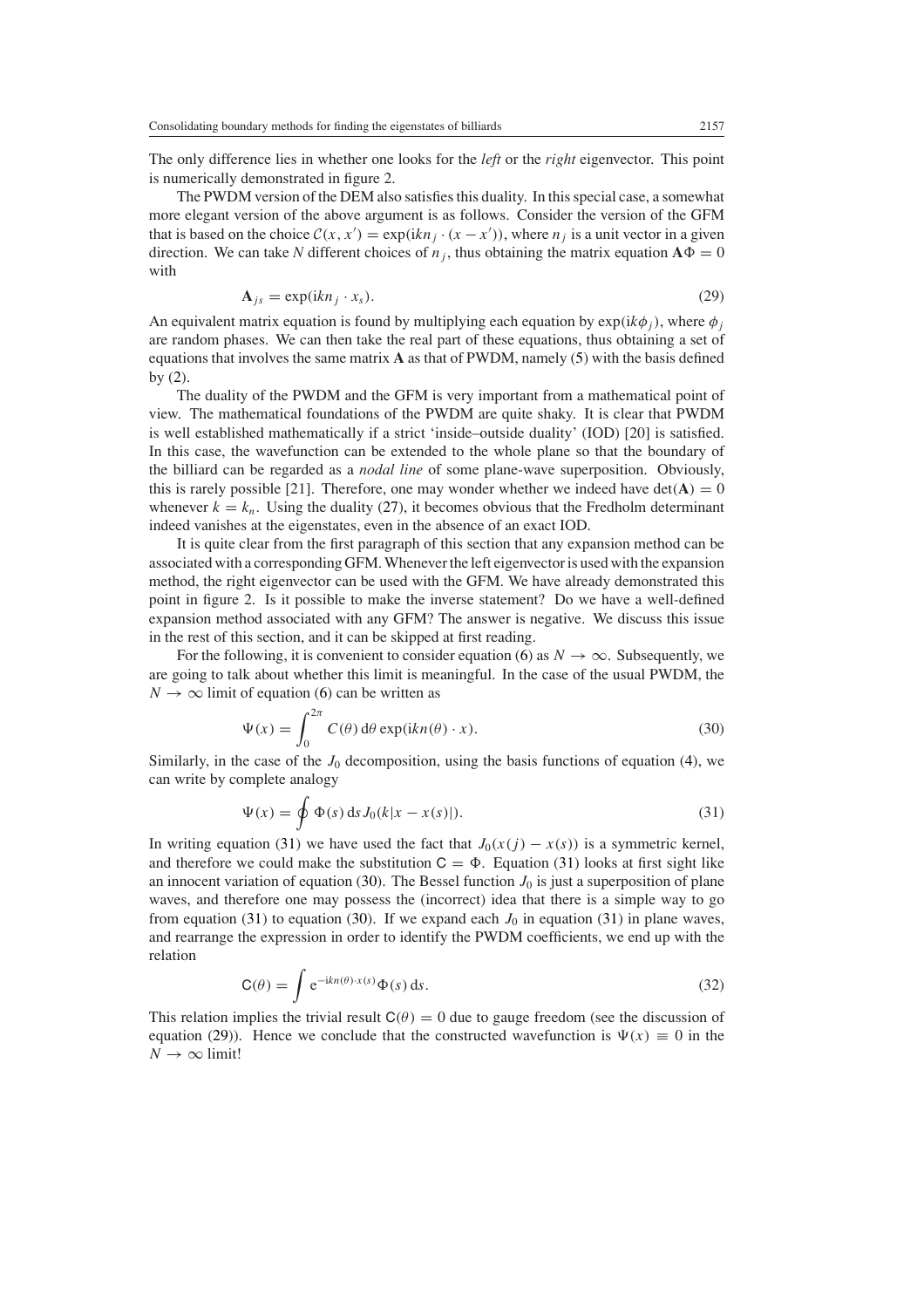<span id="page-19-0"></span>Having  $\Psi(x) \equiv 0$  from equation [\(31\)](#page-18-0) could have been anticipated using a simpler argument. We know that equation [\(10\)](#page-4-0) should hold for *any* gauge choice. This gauge freedom implies that we have

$$
\oint \mathcal{C}(x, x(s)) \Phi(s) ds = 0.
$$
\n(33)

The above equation should hold for any *x* inside as well as on the boundary. Furthermore, the left-hand side of [\(33\)](#page-19-0) is manifestly a solution of Helmholtz equation in free space, and it follows from the unique continuation property that equation [\(33\)](#page-19-0) holds also for points outside the boundary. Having  $\Psi(x) = 0$  as a result of the integration in equation [\(31\)](#page-18-0) is just a particular case of equation [\(33\)](#page-19-0).

In spite of the observation that equation [\(31\)](#page-18-0) yields  $\Psi(x) \equiv 0$  in the  $N \to \infty$  limit, the vector  $\Psi_r$  is non-zero numerically for any finite *N*. In fact, after proper renormalization,  $\Psi_r$ becomes a quite good approximation to the wavefunction (see figures 3(*c*) and (*e*)). Sometimes the result so obtained is even better than the one which is found via the traditional BIM equation [\(7\)](#page-2-3). As strange as it sounds, this success is entirely due to the fact that we are using finite *N*.

# **6. Conclusion**

The BIM and the DEM were written as different faces of a unified boundary procedure comprising four steps. In the process of doing so, yet a third boundary method was derived as part of the same framework, the GFM. The DEM and the GFM are strongly related, as they are respectively the left and the right eigenvectors of the same Fredholm matrix. We think that the presented approach opens the way towards a controlled fusion of the BIM and the DEM into a more powerful numerical procedure.

The unified treatment of quantization measures allowed us to compare the efficiency of the various methods, and to analyse both the local and the global errors in the numerically determined wavefunction. In particular, a numerically valid definition of the BIM tension was given, and was found to possess smooth minima at the eigenstates. Using the tension as a quantization measure is one possible way to avoid some problems [4] that are encountered in the traditional implementation of the BIM.

#### **Acknowledgments**

It is our pleasure to thank Alex Barnett, Areez Mody, Lev Kaplan and Michael Haggerty for many useful discussions, and Klaus Hornberger and Uzy Smilansky for their comments. This work was funded by ITAMP and the National Science Foundation.

#### **Appendix A. The BIM for the scattering problem**

The solution of the Helmholtz equation for the scattering problem is just another variation of the BIM. Consider a boundary, one that in general may be composed of several disconnected pieces. The incident wave  $\Psi_{\text{incident}}(x)$  is a solution of Helmholtz equation in free space. Formally,  $\Psi_{\text{incident}}(x)$  includes both the ingoing and the outgoing wave components. We look for a solution  $\Psi(x)$  that has the same ingoing component as  $\Psi_{\text{incident}}(x)$ , and that satisfies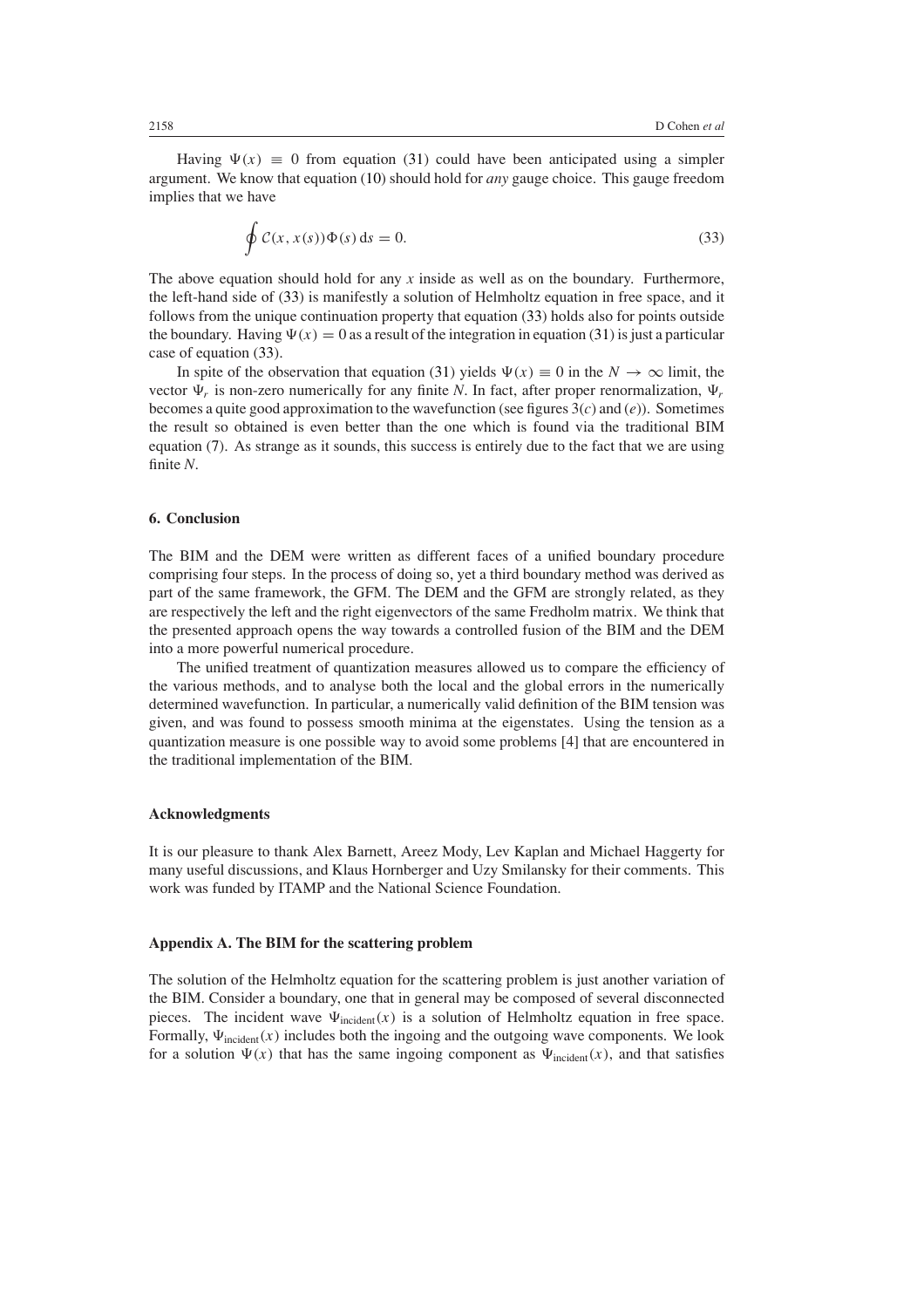<span id="page-20-1"></span> $\Psi(x) = 0$  on the boundary. Such a solution can be written as a sum of the incident wave and a scattered wave, and hence must be of the form

$$
\Psi(x) = \Psi_{\text{incident}}(x) + \oint G(x, x(s')) \Phi(s') \, \text{d}s. \tag{A.1}
$$

<span id="page-20-2"></span>Equation  $(A.1)$  is a variation of equation [\(10\)](#page-4-0). Note that the Green function should satisfy outgoing boundary conditions in order to yield the desired solution. The charge density  $\Phi(s)$ is fixed by the requirement that  $\Psi(x) = 0$ , which leads to the boundary equation

$$
\oint G(x(s), x(s')) \Phi(s') ds = -\Psi_{\text{incident}}(s). \tag{A.2}
$$

This inhomogeneous equation is a straightforward generalization of equation [\(12\)](#page-5-0). A discretized version of it was used in [22] in order to obtain numerical solutions of the Helmholtz equation for some scattering problems.

The derivation of equation  $(A.2)$  in [22] is much more complicated than ours, and involves the use of the Lippmann–Schwinger equation. The boundary is represented by a large delta potential *V*, and the limit  $V \to \infty$  is taken. Using this procedure, the charge density  $\Phi(s)$ can be obtained as the  $V \to \infty$  limit of  $V\Psi(x(s))$ . Note the correctness of the physical units. Namely,  $[\mathcal{H}][\Psi] = [\rho]$  and therefore  $[V][\Psi] = [\Phi]$ . Note also that the wavefunction is in general non-zero in both sides of the boundary. Therefore the charge density  $\Phi(s)$  is equal to the *difference* between the normal derivatives on both sides of the boundary. The simplest way to derive the relation between  $\Phi(s)$  and  $V\Psi(x(s))$  is to integrate the Helmholtz equation over an infinitesimal range across the boundary, as in the treatment of the 1D Schrodinger equation ¨ with delta potential.

#### **Appendix B. Traditional BIM equation**

The primitive BIM equation (equation [\(12\)](#page-5-0)) is based on equation [\(10\)](#page-4-0). The traditional BIM is a variation of the same idea which avoids the boundary singularities that plague the more simplistic version. Rather than using equation [\(10\)](#page-4-0) directly, one considers its gradient, leading to

$$
\partial_{\pm} \Psi(x(s)) = \oint \partial_{\pm} G(x(s), x(s')) \Phi(s') ds'.
$$
 (B.1)

<span id="page-20-3"></span>This equation is analogous to equation [\(12\)](#page-5-0). We use the notation *∂*<sup>+</sup> and *∂*<sup>−</sup> in order to refer to the normal derivative on the interior and exterior sides of the boundary. By definition,  $\partial$ <sub>−</sub> $\Psi(x(s)) = \Phi(s)$ , and from the discussion in section 3 we have  $\partial_+ \Psi(x(s)) = 0$ . Adding the two equations of [\(B.1\)](#page-20-3), we obtain

$$
\Phi(x(s)) = \oint 2\partial G(x(s), x(s')) \Phi(s') ds'
$$
\n(B.2)

<span id="page-20-4"></span><span id="page-20-0"></span>where  $\partial \equiv (\partial_+ + \partial_-)/2$  is just the derivative on the boundary in the principal sense. Thus, in the traditional BIM, the definition of the Fredholm matrix is

$$
\mathbf{A}_{ss'} = \frac{1}{\Delta s} \delta_{ss'} - 2\partial G(x(s), x(s')) \tag{B.3}
$$

and the BIM equation [\(B.2\)](#page-20-4) is  $\mathbf{A}\Phi = 0$ . The kernel  $\partial G(x(s), x(s'))$  is well behaved, and its diagonal elements are finite thanks to the presence of a geometrical factor. Namely, if  $G(x(s), x(s')) = g(k|x(s) - x(s'))$  then

$$
\partial G = k \frac{n(s) \cdot (x(s) - x(s'))}{|x(s) - x(s')|} g'(k|x(s) - x(s')|). \tag{B.4}
$$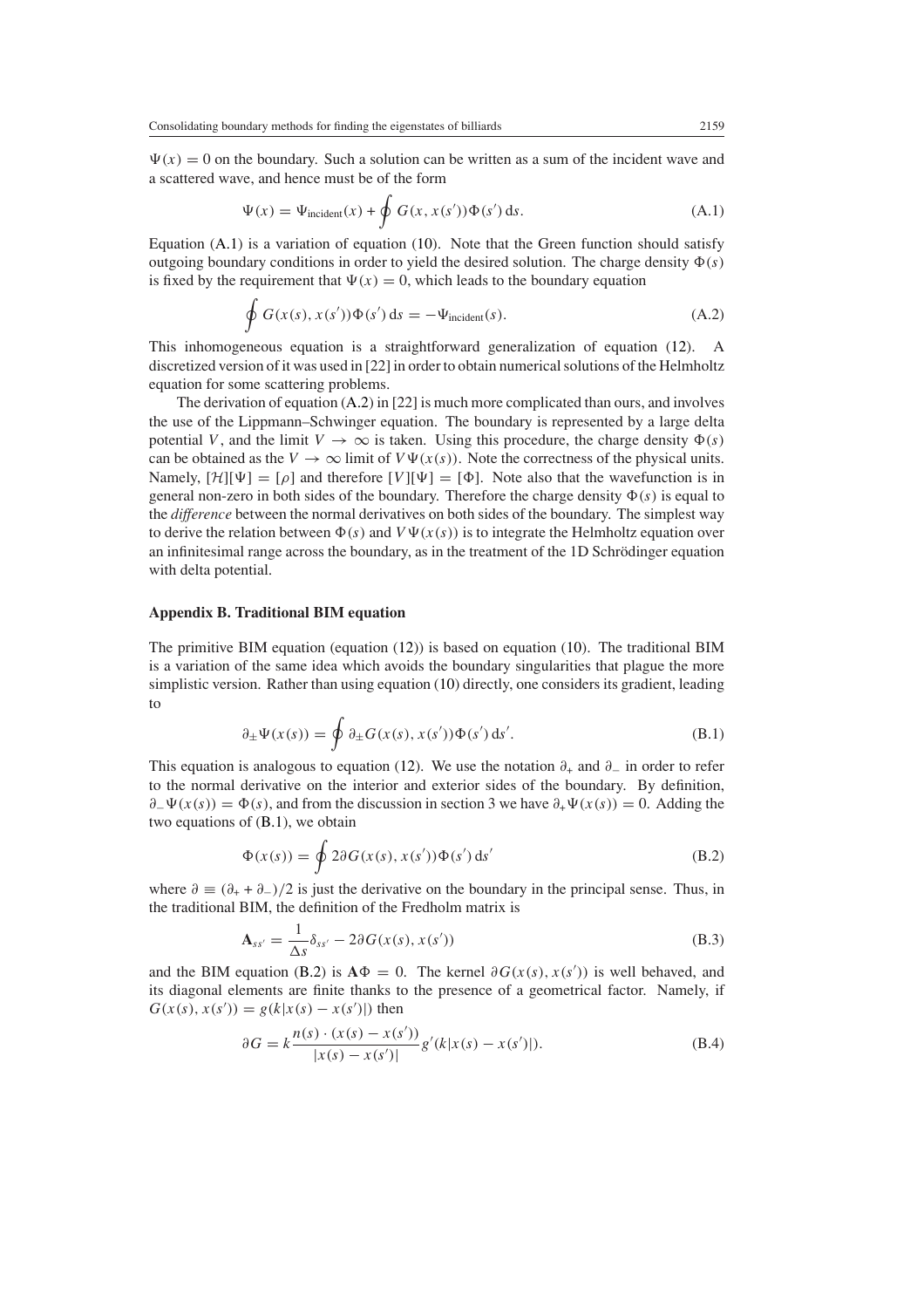If either one of the Bessel functions  $H_0$  or  $Y_0$  is used for the Green function, then the definition of  $A_{ss'}$  above involves either  $H_1$  or  $Y_1$ , respectively.

#### **Appendix C. Transformed BIM equations**

There exists another elegant version of the BIM [14–16] which does not exhibit the singularities associated with the Y0-BIM. Namely, the BIM equation is rewritten as

$$
\int \tilde{G}(x(j), \kappa) \tilde{\Phi}(\kappa) d\kappa = 0
$$
\n(C.1)

where the vector  $\tilde{\Phi}(\kappa)$  is related by a linear transformation to the vector  $\Phi(s)$ . This transformation corresponds to the selection of a complete basis set of boundary wavefunctions. The KKR method [16] is a particular implementation which uses the spherical harmonics. Another (more general) choice [14, 15] consists of taking  $\Phi(\kappa)$  as the Fourier components of  $\Phi(s)$ . In the latter case  $\tilde{G}$  is related to *G* by the Fourier transform  $s \mapsto \kappa$ . However, obtaining  $\tilde{G}$  from  $G$  is not simple for most boundary shapes.

## **Appendix D. The PWDM, in practice**

The mathematically clean solution for the null-space problem is to adopt a method based on a metric. As we explain in the next paragraph, this procedure is sensitive to cumulative numerical errors. A modified implementation of the metric method, which avoids some of the numerical problems, has been introduced by Barnett [5]. The other possibility is to use a very simple procedure which is known as Heller's method [9]. Below we discuss the latter as well.

The metric method works as follows. First, one finds the basis in which the normalization metric  $\mathbf{B}_{ij}$  becomes  $\delta_{ij}$ . The tension metric  $\mathbf{T}_{ij}$  should then be written in that same basis. The SVD is done on the transformed tension metric. In this case, the null space becomes at most one dimensional (whenever  $k = k_n$ ). Unfortunately, this elegant and straightforward metric scheme does not work very well, due to the finite precision problems discussed in connection with equation [\(18\)](#page-9-2). Furthermore, **B** and **T** are 'squares' of **A**, which leads to a loss of numerical precision compared with an **A**-based strategy.

The most widely used **A**-based strategy is referred to as Heller's method [9]. The idea is to find  $C_j$  as the solution of the  $M \ge N$  set of equations  $\sum_j C_j A_{js} = 0$ , with the additional constraint  $\sum_{j} C_{j}A_{j0} = 1$ . Table 1 gives the definition of  $A_{j0}$ .

By constraining the wavefunction to be  $\Psi(X_0) = 1$  at a selected point  $X_0$  in the interior of the billiard, we eliminate the problems associated with evanescent states, as the associated (evanescent) wavefunctions no longer vanish on the boundary and thus, there is no longer a null-space problem. As a result, quite large *b* can be used without encountering numerical instabilities. The only worry with this method is that  $X_0$  may happen to be very close to a nodal line. In such cases, the tension will be large due to an improper normalization, so we will miss these eigenstates.

## **References**

- [1] Stockmann H J 1999 *Quantum Chaos: An Introduction* (Cambridge: Cambridge University Press)
- [2] Datta S 1997 *Electronic Transport in Mesoscopic Systems* (Cambridge: Cambridge University Press)
- [3] Kuttler J R and Sigillito V G 1984 Eigenvalues of the Laplacian *SIAM Rev.* **26** 163–93
- [4] Backer A 2003 *The Mathematical Aspects of Quantum Maps* ed M Degli Esposti and S Graffi (Berlin: Springer) (*Preprint* nlin.CD*/*0204061)